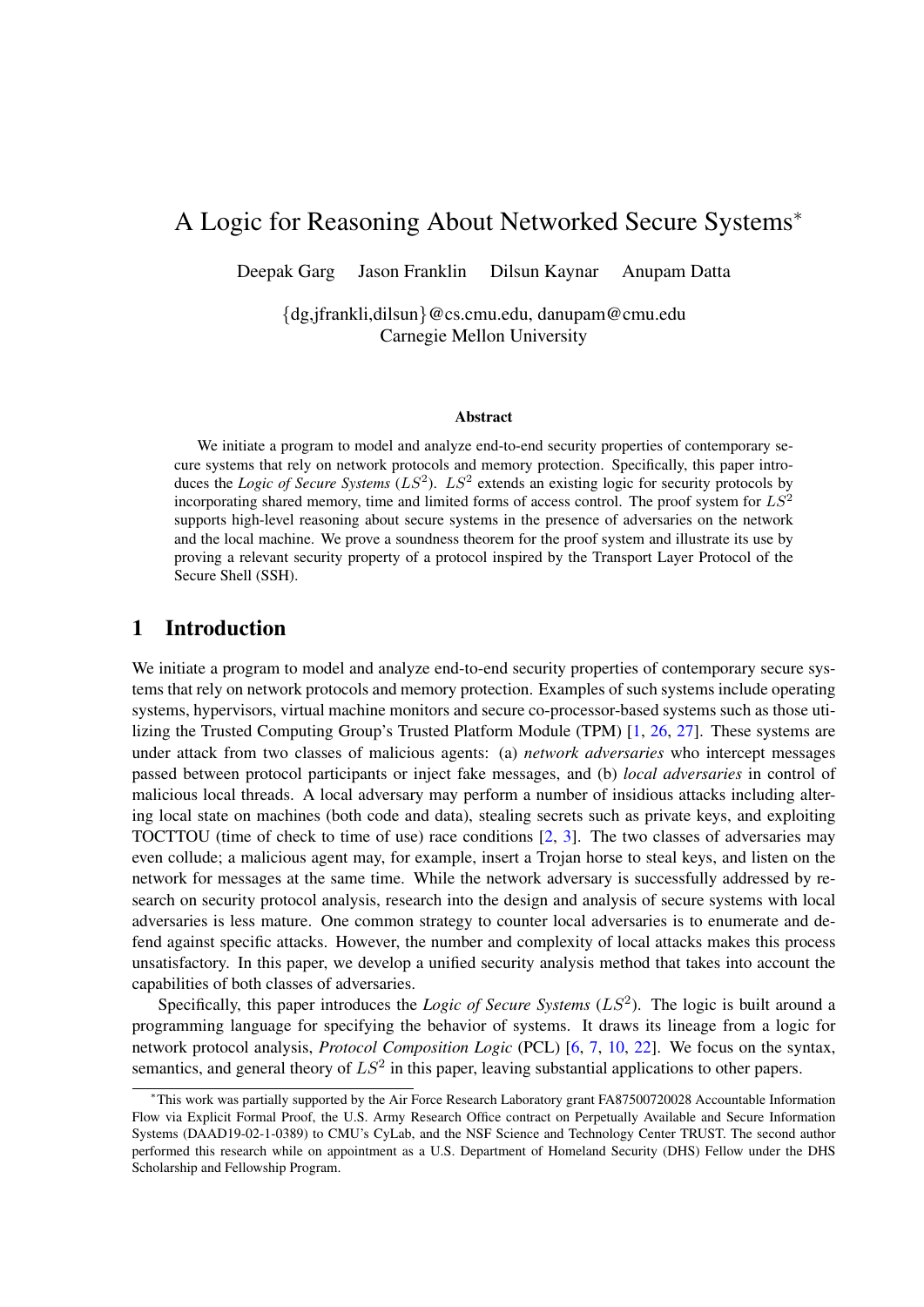Programming Language. The programming language is designed to be *expressive* enough to model practical secure systems while still maintaining a sufficiently high level of abstraction to enable *simple reasoning*. It includes constructs to model cryptographic primitives, network communication and other common system motifs such as shared memory. The language mixes primitives from process calculi and both functional and imperative languages. It borrows from PCL standard process calculus style communication primitives as well as functional primitives for standard cryptographic operations. It extends PCL in three significant ways. First, the language includes a model of shared memory in the form of abstract locations and operations for reading and writing to these locations. This is essential for modeling many secure systems. The primitives for reading and writing locations are inspired by the treatment of memory cells in impure functional languages like Standard ML [\[17\]](#page-14-3). Second, we model *memory protection*, a fundamental building block for secure systems [\[23\]](#page-14-4). Protection is modeled at a high-level of abstraction – there are primitives to allow threads to acquire exclusive-write locks on memory locations that preclude other threads from writing to them, but we abstract over the actual implementation of these locks. Third, we explicitly model physical machines and assume that each memory location and each thread is located on a unique machine. This is motivated by an intent to reason about systems in the presence of machine failures and unexpected machine resets. The operational semantics of the programming language specifies how concurrent programs (representing the behavior of the system and the adversary) execute to produce traces.

**Logic.** The logic  $LS^2$  is used to express and reason about properties of traces obtained from programs.  $LS<sup>2</sup>$  retains some basic features of PCL, such as predicates for reasoning about signatures and their verifications. However,  $LS^2$  departs from PCL in the basic style of reasoning: instead of associating pre-conditions and post-conditions with all actions in a process (as PCL does), we model time explicitly (as a dense total order), and associate monotonically increasing time points with events on a trace. The basic modality,  $[P]_I^{t_b,t_e}$  A, means that in any trace where thread I executes exactly the actions in F during the interval  $[t_b, t_e)$ , formula A holds. The presence of explicit time allows us to express invariants about memory; for instance, we may express in  $LS^2$  that the memory location l contains the same value v throughout the interval  $[t_1, t_2]$ . Explicit time is also used to reason about the relative order of events. Our formal treatment of explicit time is based on work by one of the authors and others [\[8\]](#page-14-5), and also draws ideas from hybrid logics [\[4,](#page-13-4) [21\]](#page-14-6). Whereas explicit use of time may appear to be low-level and cumbersome for practical use, the proof system for  $LS^2$  actually uses time in a very limited way that is quite close to temporal logics such as LTL [\[20\]](#page-14-7). Indeed, it seems plausible to rework the proof system in this paper using operators of LTL in place of explicit time. However, we refrain from doing so because we believe that a model of real time may be needed to analyze some systems of interest (e.g., [\[14,](#page-14-8) [24,](#page-14-9) [25\]](#page-15-2)).

Security properties of a program are established without explicitly reasoning about adversarial actions using LS<sup>2</sup> 's proof system. A program independent *soundness theorem* guarantees that any property so established actually holds over all traces obtainable from the program, including those that contain any number of adversarial threads. This implicit treatment of adversaries considerably simplifies proofs. Designing a sound proof system that supports this local style of reasoning in spite of the global nature of memory changes turned out to be a significant challenge. Despite this difficulty, we believe that the final design of  $LS^2$  is robust, modular, and amenable to application specific extensions. In particular, the proof of the soundness theorem is largely independent of both the cryptographic primitives and the operations on memory that are allowed in the programming language.

Application. As an illustrative example, we analyze a protocol inspired by SSH [\[28\]](#page-15-3), a network protocol that allows data to be exchanged over a secure channel between a client and a server. SSH uses public-key cryptography to provide mutual authentication. Since SSH is often used with uncertified (or self-certified) public keys, a client typically stores a server's public key locally the first time it enters into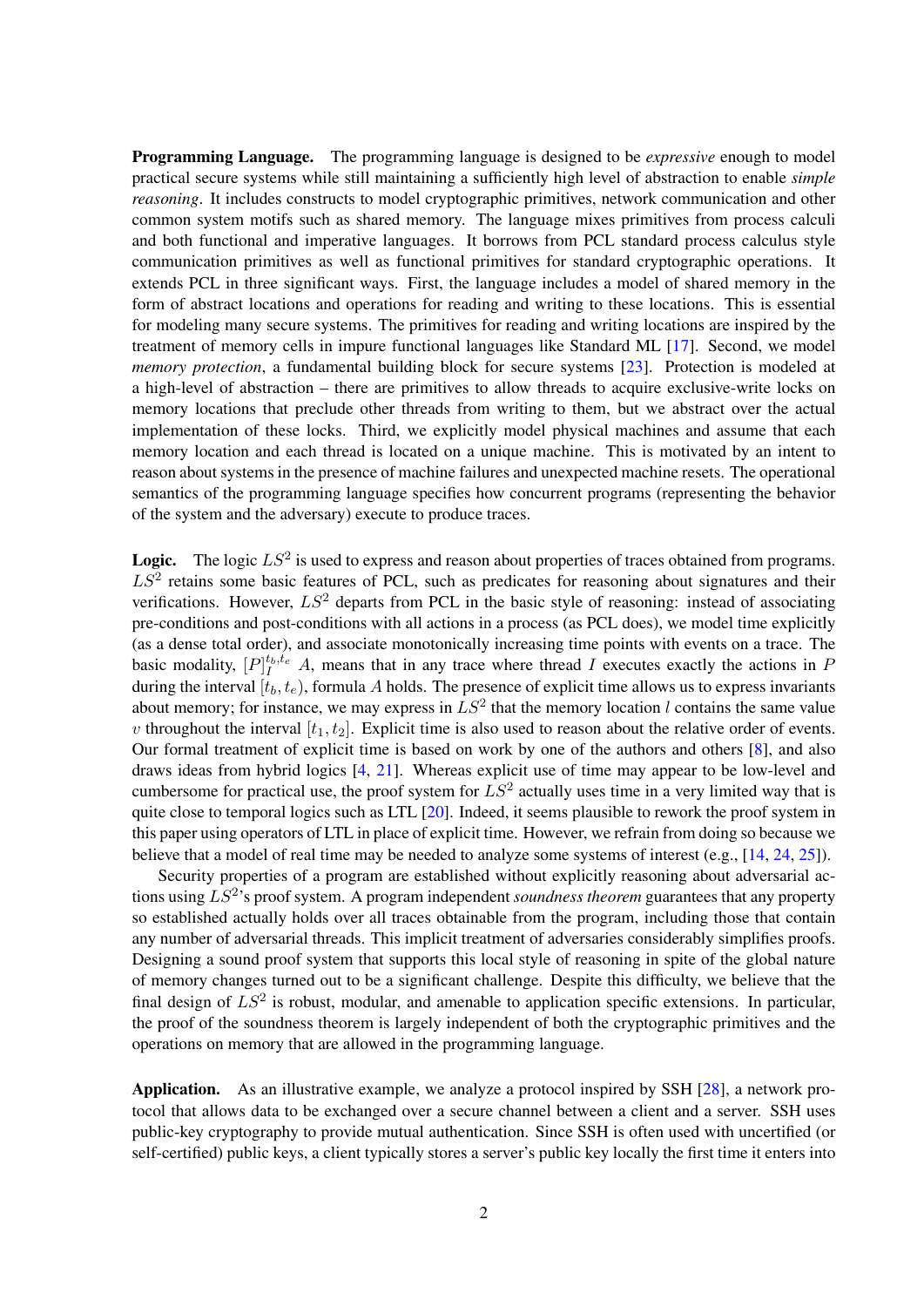an SSH session with that server; in subsequent sessions, it uses this to verify signed messages received from the server. We prove the end-to-end property of a secure channel, which relies on the network protocol being secure *assuming* the client's copy of the server's key is integrity protected, and, in addition, the client's copy of the server's key *actually* being integrity protected on her local machine.

**Extensions.** In ongoing work, we are using  $LS^2$  to verify protocols and applications based on hardware for trusted computing [\[26\]](#page-15-0). The axioms for reasoning about shared memory and time presented in this paper appear to be general enough for this application. We have successfully extended  $LS^2$  to model trusted computing primitives such as Platform Configuration Registers [\[26\]](#page-15-0), as well as many cryptographic primitives like encryption and hashing without much difficulty. We have also modeled extremely strong adversaries who may reset running machines at arbitrary times. We are currently considering extensions of  $LS^2$  with primitives that allow branching to arbitrary code in memory whose contents may not be known in advance. This situation is relevant because attestation protocols for trusted computing are expressly designed to prove the integrity of the software stack even in the presence of adversaries who can modify code. This has turned out to be a technically challenging problem. We also plan to apply  $LS^2$  to analysis of virtual machines and hypervisors  $[1, 27]$  $[1, 27]$  $[1, 27]$ . For these applications, we expect a formalism that will restrict the interfaces available to different programs. For example, a process running inside a virtual machine may not be able to read and write memory except through special hooks that are provided by the virtual machine. In addition, we hope to identify design principles for secure systems, as well as a core set of basic building blocks from which complex systems can be constructed via secure composition. We also plan to develop tool support for mechanized reasoning. The broader research goal of this effort is to bring the same kind of rigor to the study of secure systems that current methods and tools do successfully for security protocols.

**Related Work.**  $LS^2$  shares a number of features with logics of programs [\[5,](#page-13-5) [7,](#page-14-0) [12,](#page-14-10) [13,](#page-14-11) [16,](#page-14-12) [19\]](#page-14-13). As mentioned earlier, one central difference from PCL is that  $LS^2$  considers shared memory systems in addition to network communication. Although concurrent separation logic [\[5\]](#page-13-5) also focuses on shared-memory programs with mutable state, a key difference is that it does not consider network communication. Furthermore, concurrent separation logic and other approaches for verifying concurrent systems [\[15,](#page-14-14) [16,](#page-14-12) [19\]](#page-14-13) typically do not consider an adversary model. An adversary could be encoded as a regular program in these approaches, but then proving invariants would involve an induction over the steps of the honest parties programs and the adversary. On the other hand, in  $LS^2$  (as in PCL), invariants are established only by induction over the steps of honest parties programs, thereby considerably simplifying the analysis.

The rest of the paper is organized as follows. Section [2](#page-2-0) informally describes our central modeling choices. Section [3](#page-3-0) describes a programming language in which secure systems are specified. Section [4](#page-6-0) describes the syntax of the logic  $LS^2$ , its semantics, proof system, and soundness theorem. It also illustrates use of the logic by applying it to the example protocol. Section [5](#page-13-6) concludes the paper. Proofs of all theorems are described in appendices.

# <span id="page-2-0"></span>2 Overview of Modeling Choices

A secure system is specified as a set of programs that represent relevant parts of the system. For example, a typical two party client-server protocol will contain two programs, one to be executed by the client and the other by the server. We describe below at a high level two of our core modeling choices. The technical details of the programming language reflecting these choices are described in the next section.

Memory locations and protection. We assume a set of machines, and on each machine we assume an abstract set of locations of memory. These locations model both the RAM, and persistent store such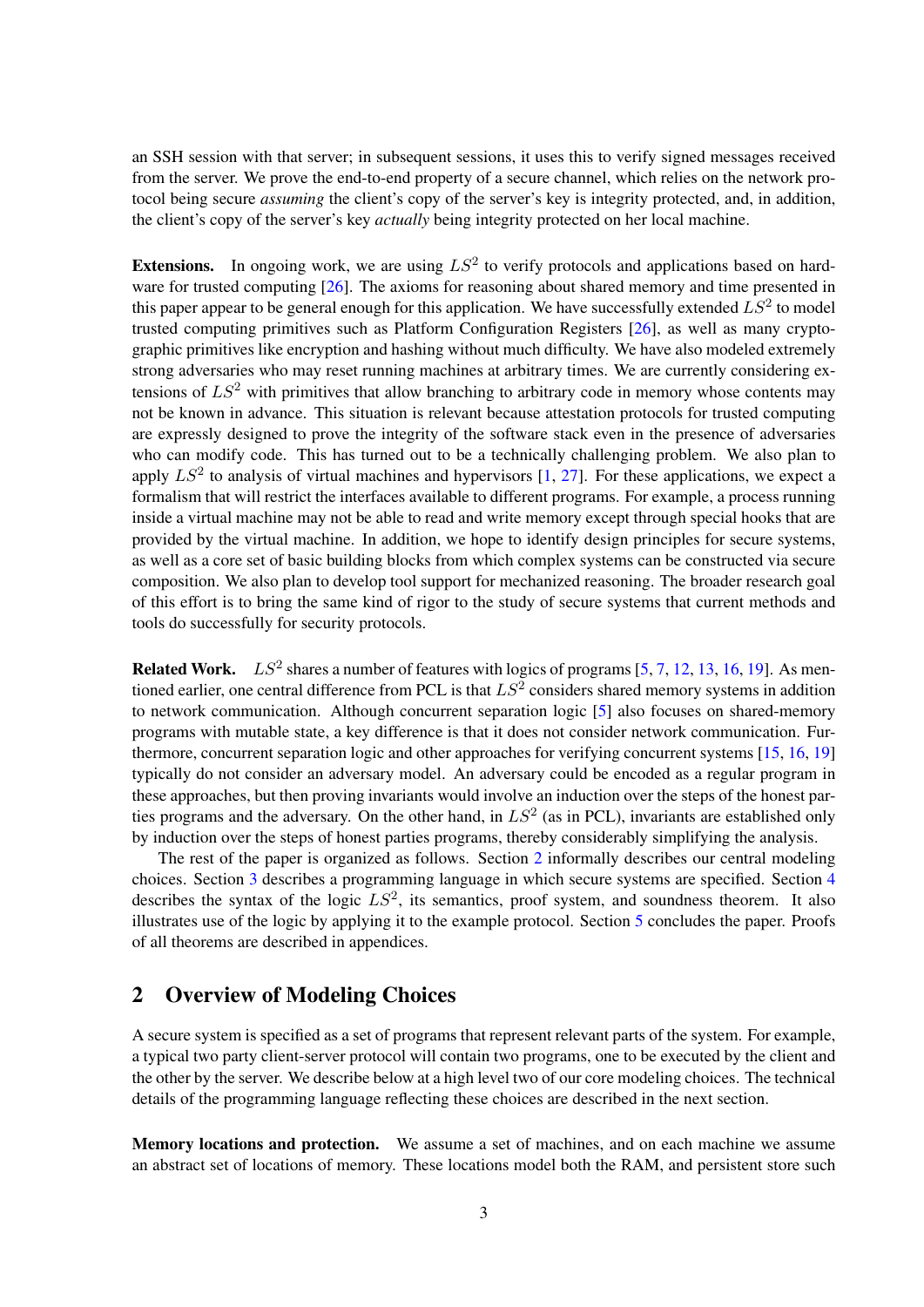as hard disks. Locations may be read and written using special actions in the programming language. We also model an abstract form of memory protection through locking. A running thread may obtain an exclusive-write lock on any location of memory on the machine on which it is executing. An exclusivewrite lock means that only the thread holding the lock may write the location; other threads may, however, read it. An unlocked location on a machine may be written by any thread on the machine, including possibly a malicious thread. Although we do not do so in this paper, it should be easy to add exclusiveread-write locks that preclude all other threads from reading and writing the locked location. Such locks may be necessary if we wish to reason about secrecy properties. The use of locks in our formalism differs significantly from their use in logics for reasoning about concurrent programs [\[5\]](#page-13-5), where locks are used to guarantee mutual exclusion in critical regions of code. The two notions are equally expressive, but locks on memory locations seem more suited to modeling secure systems.

Adversary Model. We formally model adversaries as extra threads executing concurrently with protocol participants. The *local adversary* threads may be located on any machine, and may execute any program. Such threads can, for example, use any of the following capabilities to attack the system: 1) reading any memory location and writing to any memory location that is not explicitly locked by other threads, 2) sending the contents of memory over the network, and 3) acquiring a lock on any unlocked location. Consequently, the adversary is powerful enough to exploit race conditions and launch TOCT-TOU attacks. The *network adversary* is modeled in the standard way as in prior work [\[7\]](#page-14-0): the adversary can remove any message from the network and send messages that it can create following the symbolic attacker model [\[9,](#page-14-15) [18\]](#page-14-16). The local and network adversaries can communicate with each other by sending messages.

# <span id="page-3-0"></span>3 A Programming Language for Specifying Systems

Our language for specifying systems descends from the corresponding language in PCL and extends the latter with constructs for reading, writing, and protecting memory. Its syntax is summarized in Figure [1.](#page-4-0) We assume an algebra of expressions (denoted  $e$ ). Expressions may be numbers n, identities of agents  $\hat{X}$ , keys K, or variables x. We allow pairing of expressions, written  $(e, e')$ , and signatures using private keys:  $SIG_K$ {|e|} denotes the signature on e made using the key K. We assume that the expression e may be recovered from the signature if the verification key corresponding to  $K$  is known. Expressions are assumed to be typed (for e.g., a pair can be distinguished from a number), but we elide the details of the types. The algebra may be extended with constructs for other cryptographic operations like encryption and hashing if required.

**Agents and keys.** Agents, denoted  $\hat{X}, \hat{Y}$ , are principals associated with a system (e.g., users). Keys are denoted by the letter K. The inverse of key K is denoted by  $K^{-1}$ . As a convention, we use the notation  $K^{-1}$  for private keys and the notation K for public keys. If K is a private key, we write  $\hat{K}$  to denote the agent who owns it. If K is a public key, we write  $\hat{K}$  to denote the agent who owns the corresponding private key. By definition,  $\hat{K} = K^{-1}$ .

**Machines and locations.** Machines (denoted  $m$ ) are the sites of program execution, and the sites that hold locations of memory. Locations, l, model both RAM and persistent store such as disks. The function machine(l) returns the machine on which location l exists. For clarity, we often prefix the name of a location with the name of the machine on which it exists, writing m.l instead of l if machine(l) = m.

Actions and programs. Actions, denoted  $a$ , perform specific functions such as reading or writing a location of memory, sending or receiving a message, creating or verifying a signature, obtaining or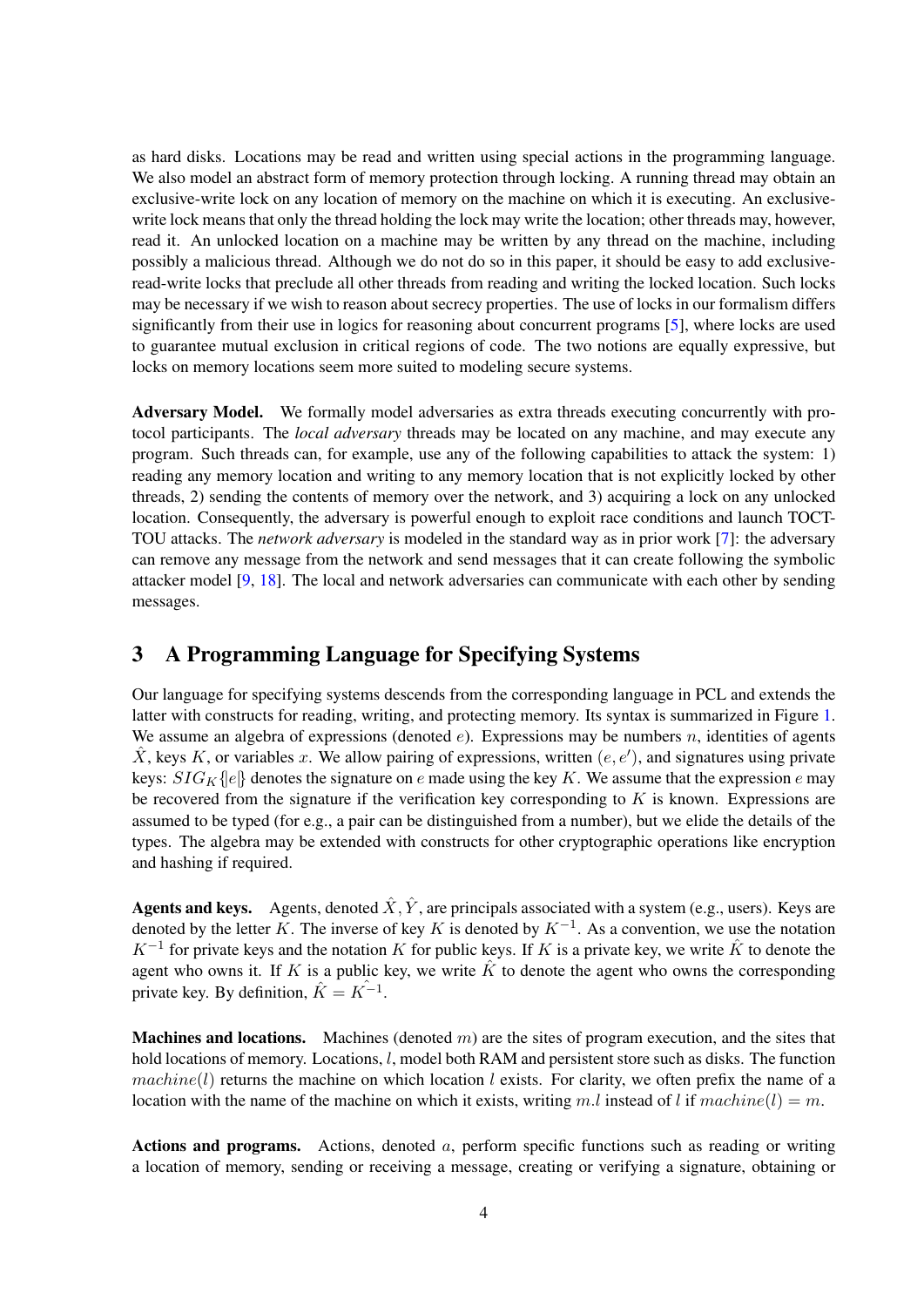| Expressions       | $\epsilon$       | $\boldsymbol{n}$                                                                                                                   | Number                               |
|-------------------|------------------|------------------------------------------------------------------------------------------------------------------------------------|--------------------------------------|
|                   |                  | $\hat{X}, \hat{Y}$                                                                                                                 | Agent                                |
|                   |                  | K                                                                                                                                  | Key                                  |
|                   |                  | $K^{\rm -1}$                                                                                                                       | Inverse of key $K$                   |
|                   |                  | $\boldsymbol{x}$                                                                                                                   | Variable                             |
|                   |                  | $(e,e^{\prime})$                                                                                                                   | Pair                                 |
|                   |                  | $SIG_K\{e\}$                                                                                                                       | Value $e$ signed by key $K$          |
| Machine           | m                |                                                                                                                                    |                                      |
| Location          | l                |                                                                                                                                    |                                      |
| Action            | $\boldsymbol{a}$ | real l                                                                                                                             | Read location l                      |
|                   |                  | write $l, e$                                                                                                                       | Write $e$ to location $l$            |
|                   |                  | send $e$                                                                                                                           | Send e as a message                  |
|                   |                  | receive                                                                                                                            | Receive a message                    |
|                   |                  | sign $e, K^{-1}$                                                                                                                   | Sign e with private key $K^{-1}$     |
|                   |                  | verify $e, K$                                                                                                                      | Check that $e = SIG_{K^{-1}}\{e'\}\$ |
|                   |                  | lock <i>l</i>                                                                                                                      | Obtain write lock on location l      |
|                   |                  | unlock $l$                                                                                                                         | Release write lock on location l     |
|                   |                  | $proj_1 e$                                                                                                                         | Project the 1st component of a pair  |
|                   |                  | $proj_2 e$                                                                                                                         | Project the 2nd component of a pair  |
|                   |                  | $% \mathcal{M}(\mathcal{A})\otimes \mathcal{A}(\mathcal{A})=\mathcal{A}(\mathcal{A})\otimes \mathcal{A}(\mathcal{A})$ match $e,e'$ | Check that $e = e'$                  |
|                   |                  | new                                                                                                                                | Generate a new nonce                 |
| Program           |                  | $P, Q$ ::= $x_1 := a_1; \ldots; x_n := a_n$                                                                                        |                                      |
| Thread id         |                  | $I \quad := \langle \hat{X}, \eta, m \rangle$                                                                                      |                                      |
| Thread identifier | $\eta$           |                                                                                                                                    |                                      |
| Thread            | $T, S$ ::= $[P]$ |                                                                                                                                    |                                      |
| <b>Store</b>      |                  | $\sigma$ : Locations $\rightarrow$ Expressions                                                                                     |                                      |
| Lock map          |                  | $\iota$ : Locations $\rightarrow$ (Thread ids) $\cup$ {-}                                                                          |                                      |
| Configuration     | C                | $ ::= \iota, \sigma, T_1   \dots   T_n$                                                                                            |                                      |

<span id="page-4-0"></span>Figure 1: Syntax of the programming language

releasing a lock on a location of memory, projecting the components of a pair, checking that two expressions are equal, or generating a new nonce. Allowed actions with their intuitive meanings are listed in Figure [1.](#page-4-0) The actions send and receive are undirected; an expression sent by any program may be received by any other program.

Actions may not always succeed: a signature verification may fail, for instance. If an action fails, we assume that the thread executing the action blocks forever. A successfully executed action always returns an expression. For example, the action receive returns the expression obtained by synchronizing with another thread, and the action verify returns the message contained in the signature it verifies. The expressions returned by the actions write , send , lock , unlock , and match are unimportant. We assume that these actions always return the constant 0.

A program (denoted P, Q) is a sequence  $x_1 := a_1; \dots; x_n := a_n$  of actions. The number n may be zero, in which case the program is empty. The variable  $x_i$  binds to the value returned by the action  $a_i$ . The scope of each variable extends to the end of the program. Variables may be  $\alpha$ -varied. In this sense, our treatment of variables is functional, not imperative. (Imperative stores are modeled by locations.) We often write  $P(e/x)$  to mean the program P with e substituted for x. This substitution is capture avoiding, as usual. We also write  $P$ ; Q to mean the program obtained by concatenating the actions in P and Q. The scope of variables bound in P extends over Q.

**Threads and Thread ids.** A thread  $T$  is a sequentially executing program. Formally, it is a pair containing a program and an identity I, written  $[P]_I$ . The identity (id) I is a three tuple  $\langle \hat{X}, \eta, m \rangle$ .  $\hat{X}$  is the agent who owns the thread,  $\eta$  is a unique identifier for the thread (akin to a process id), and m is the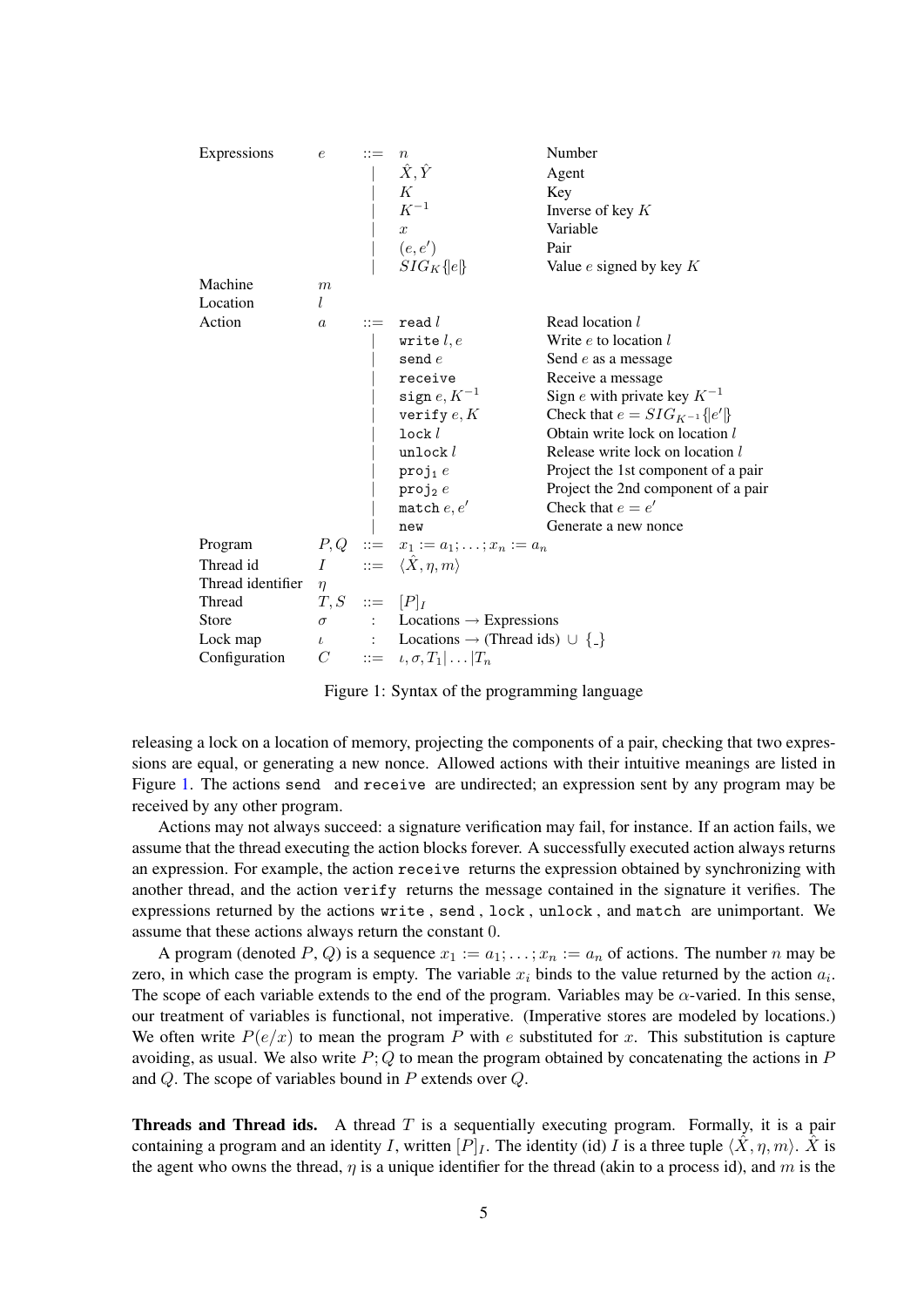\n- (sign) 
$$
[x := \text{sign } e, K^{-1}; P]_I \longrightarrow [P(SIG_{K^{-1}}\{e\}, x)]_I
$$
\n- (verify)  $[x := \text{verify } SIG_{K^{-1}}\{e\}, K; P]_I \longrightarrow [P(e/x)]_I$
\n- (proj1)  $[x := \text{proj}_1(e_1, e_2); P]_I \longrightarrow [P(e_1/x)]_I$
\n- (proj2)  $[x := \text{proj}_2(e_1, e_2); P]_I \longrightarrow [P(e_2/x)]_I$
\n- (match)  $[x := \text{match } e, e; P]_I \longrightarrow [P(0/x)]_I$
\n- (new)  $[x := \text{new }; P]_I \longrightarrow [P(n/x)]_I$
\n- (read\*)  $\sigma, [x := \text{read } l; P]_I \longrightarrow \sigma, [P(e/x)]_I$
\n- (write\*)  $\iota, \sigma[l \mapsto e'], [x := \text{write } l, e; P]_I \longrightarrow \iota, \sigma[l \mapsto e], [P(0/x)]_I$
\n- (lock\*)  $\iota[l \mapsto \cdot], [x := \text{lock } l; P]_I \longrightarrow \iota[l \mapsto \cdot], [P(0/x)]_I$
\n- (under\*)  $\iota[l \mapsto \cdot], [x := \text{lock } l; P]_I \longrightarrow \iota[l \mapsto \cdot], [P(0/x)]_I$
\n- (under\*)  $\iota[l \mapsto \cdot], [x := \text{unlock } l; P]_I \longrightarrow \iota[l \mapsto \cdot], [P(0/x)]_I$
\n- (comm)  $[x := \text{send } e; P]_I \mid [y := \text{receive }; Q]_{I'} \longrightarrow [P(0/x)]_I \mid [Q(e/y)]_{I'}$
\n- \* Side Condition:  $machine(l) = machine(l)$
\n

<span id="page-5-0"></span>Figure 2: Reduction Rules of the Process Calculus

machine on which the thread executes. For  $I = \langle \hat{X}, \eta, m \rangle$ , we define  $\hat{I} = \hat{X}$  and  $machine(I) = m$ .

**Configurations.** A configuration C is the collection of all threads executing concurrently on all machines. Concurrent threads are separated by the symbol |, which is assumed to be commutative and associative. In addition to threads, a configuration also contains a *store*  $\sigma$ , which is a map from the set of all locations to the values that they contain, and a *lock map* ι that maps each location to the id of the thread that has an exclusive-write lock on it. If no thread has a lock on location l, then  $\iota(l) = \bot$ . We often write  $\sigma[l \mapsto e]$  to denote the map  $\sigma$  augmented with the mapping of l to e.  $\iota[l \mapsto I]$  is defined similarly. We assume implicitly that all threads in a configuration are closed, i.e., they do not contain any free variables.

### 3.1 Reduction Rules and Traces

The operational semantics of the programming language are defined by reduction rules on configurations, summarized in Figure [2.](#page-5-0) In each rule, we include only the relevant parts of configurations. Parts not shown in a rule remain unchanged in the reduction. Rules (sign)–(new) represent internal reductions of a thread. In the rule (new), the value  $n$  is a fresh symbolic constant that has never occurred in the history of the configuration. This rule is used for generating nonces. The rules (read) and (write) allow reading and writing locations. In each case, the location read or written must be on the same machine as the thread executing the action. In the case of writing, the location being written must either be locked by the thread executing the action, or be unlocked (enforced by the side condition  $\iota(l) \in \{I, \ldots\}$ ). Rules (lock) and (unlock) allow a thread to obtain and release an exclusive-write lock on a location. This change is noted in the lock map  $\iota$ . Rule (comm) allows communication between any two threads even if they are on different machines.

**Traces and Timed Traces.** A trace is a sequence of configurations  $C_0 \longrightarrow \ldots \longrightarrow C_n$  such that  $C_{i+1}$ may be obtained from  $C_i$  by one of the reduction rules. Given a configuration  $C_0$ , there may be many possible traces starting from it because internal actions of different threads may be interleaved arbitrarily and also because communication is non-deterministic. A *timed trace* (denoted  $T$ ) is a trace in which a real number has been associated with each reduction. We write a timed trace as  $C_0 \stackrel{t_1}{\longrightarrow} C_1 \ldots \stackrel{t_n}{\longrightarrow} C_n$ . The real numbers  $t_1, \ldots, t_n$  represent points of time at which the reductions happened. We require that  $t_1 < \ldots < t_n$ , i.e., the time points be monotonically increasing. It is assumed that the effects of a reduction, such as changes to the store or the lock map, come into effect immediately *after* the time at which the reduction happens, but not at the time of reduction itself.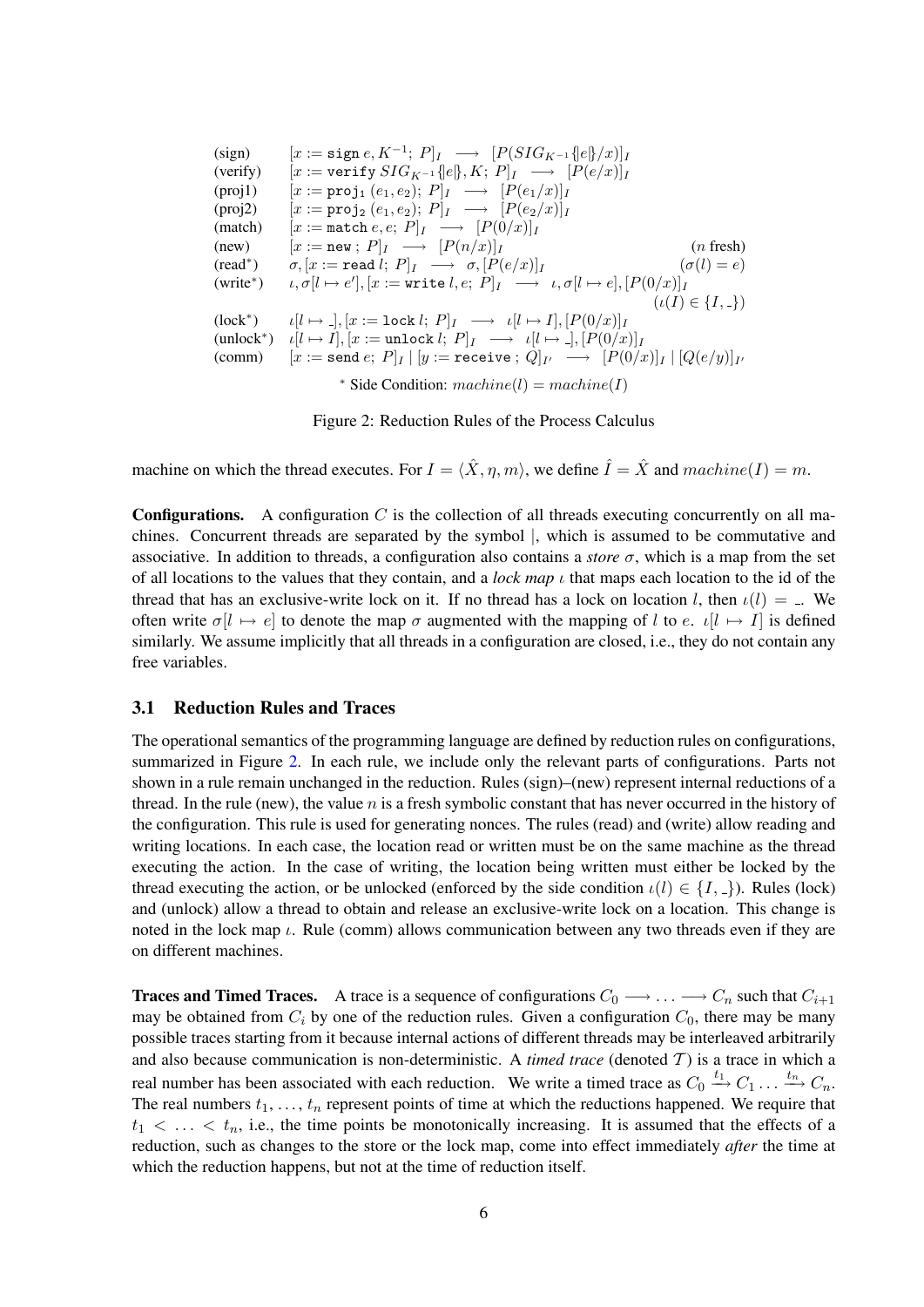| $Client(m, K_S, \hat{C}) \equiv$  | $Server(m', K_S^{-1}) \equiv$       |
|-----------------------------------|-------------------------------------|
| $lock m.pk;$                      | $(c, n) := \text{receive };$        |
| $write m.pk, K_S;$                | $r := \text{sign}(n, c), K_S^{-1};$ |
| $n := new;$                       | $send(K_S^{-1}, r)$                 |
| $send(\hat{C}, n);$               | $(s, r) := \text{receive };$        |
| $match \ s, \hat{K_S};$           | $k := \text{read } m.pk;$           |
| $(n', c) := \text{verify } r, k;$ |                                     |
| $match \ n', n;$                  |                                     |
| $match \ c, \hat{C};$             |                                     |
| $unchow, \hat{C};$                |                                     |

<span id="page-6-1"></span>Figure 3: An Extended Challenge Response Protocol

## <span id="page-6-2"></span>3.2 Example: An Extended Challenge Response Protocol

As an illustrative example, we consider an extension of a standard challenge response protocol for authenticating a server to a client with explicit steps for storing and fetching the server's public key in a file on the client side. An exclusive-write lock on the file guarantees the integrity of the stored key during the protocol. This idea of storing the server's public key in a file is motivated by the SSH protocol [\[28\]](#page-15-3), where clients routinely store public keys of servers in a "known hosts" file. The programs of both the client and the server are listed in Figure [3.](#page-6-1) We assume that the client agent is  $\hat{C}$ , and that the public key of the server is  $K_S$ . For actions such as lock, unlock, and write that do not produce a useful result, we omit the binding variable.  $(x, y) := a$  is an abbreviation for  $z := a; x := \text{proj}_1 z; y := \text{proj}_2 z$ . Both the client's and the server's programs contain several parameters, including the machines m and  $m'$ on which they execute.

The client's program contains two parts, separated by —— for readability. In the first part (above ——), the client obtains an exclusive write lock on the location  $m.pk$ , which models a file on the disk, and stores the server's public key  $K<sub>S</sub>$  in it. This step may be executed well in advance of the remaining protocol. In the second part, the client generates a nonce  $n$  and sends it to the server, together with its own identity  $\hat{C}$ . Then it receives a signed message r from the server together with the server's id s. It verifies that s matches  $\hat{K_S}$  and also that r contains the nonce n and its own id  $\hat{C}$ . In order to verify the signature in r, *the client reads the public key of server* from the location m.pk, where it had stored the key earlier. The lock on  $m.pk$  obtained in the first part ensures that the key was not changed in the meantime by another thread.

The server's program is straightforward. It receives the nonce  $n$  and the client's id  $c$ , produces a signature  $r$  on both with its private key, and sends the signature together with its own id to the client. In later sections we use the logic  $LS^2$  to show formally that this protocol is correct, in the sense that the client is guaranteed that it was communicating with the intended server. The lock on  $m.pk$  is central to this correctness.

# <span id="page-6-0"></span> $4\quad LS^2$ : Syntax, Semantics, and Proof System

Formulas of  $LS^2$  express properties of timed traces obtainable from programs.  $LS^2$  descends from PCL, and like its predecessor it is an extension of first-order logic. Besides some predicates for reasoning about memory locations and locks, the main difference between PCL and  $LS^2$  is the presence of explicit time in the latter. It is possible to say in  $LS^2$  that a formula A is true at exactly time t, written A  $@$  t. For example, the fact that location l contains the constant 0 at time t may be written Mem $(l, 0) \otimes t$ . Explicit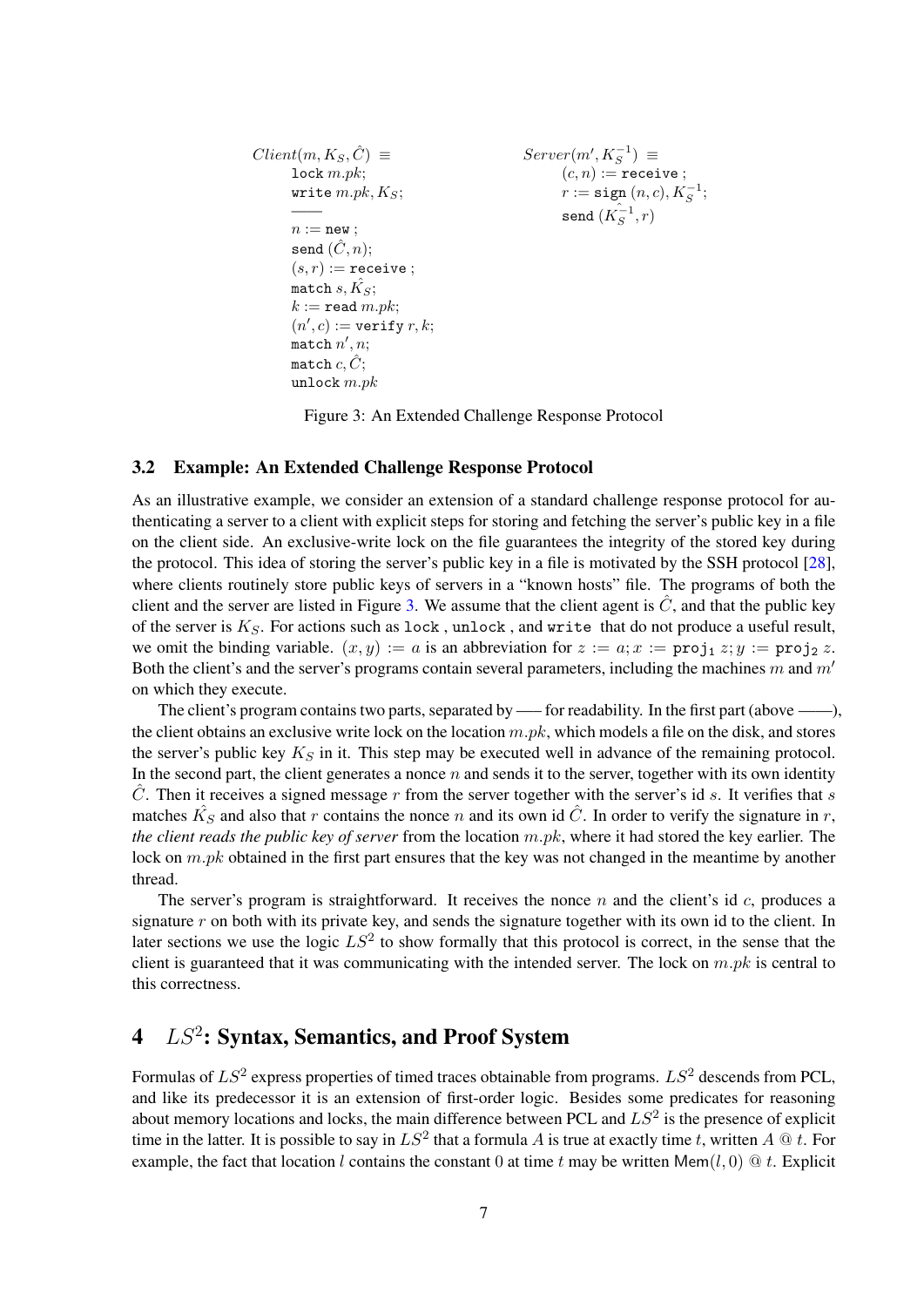| <b>Action Predicates</b>  | $\boldsymbol{R}$ |                       | $ ::= \text{ Read}(I, l, e)$                                               | read $l$ getting value $e$    |
|---------------------------|------------------|-----------------------|----------------------------------------------------------------------------|-------------------------------|
|                           |                  |                       | Write $(I, l, e)$                                                          | write $l, e$                  |
|                           |                  |                       | Send $(I, e)$                                                              | send $e$                      |
|                           |                  |                       | Receive $(I, e)$                                                           | receive receiving $e$         |
|                           |                  |                       | Sign(I, e, K)                                                              | sign $e, K$                   |
|                           |                  |                       | Verify $(I, e, K)$                                                         | verify $SIG_{K^{-1}}\{e\}, K$ |
|                           |                  |                       | Lock(I, l)                                                                 | $lock l$                      |
|                           |                  |                       | Unlock $(I, l)$                                                            | unlock $l$                    |
|                           |                  |                       | $\mathsf{Match}(I, e, e')$                                                 | match $e, e'$                 |
|                           |                  |                       | New(I, n)                                                                  | new generating nonce $n$      |
| <b>General Predicates</b> | M                | $\mathrel{\mathop:}=$ | Mem(l, e)                                                                  | Location $l$ contained $e$    |
|                           |                  |                       | IsLocked(l, I)                                                             | Thread I had a lock on l      |
|                           |                  |                       | Contains $(e, e')$                                                         |                               |
|                           |                  |                       | $e = e'   t \geq t'$                                                       |                               |
|                           |                  |                       | Honest $(\hat{X})$                                                         |                               |
|                           |                  |                       | Honest $(\hat{X}, \vec{P})$                                                |                               |
| Formulas                  |                  |                       | $A, B$ ::= $R  M  \top   \bot   A \wedge B   A \vee B  $                   |                               |
|                           |                  |                       | $A \supset B \mid \neg A \mid \forall x.A \mid \exists x.A \mid A \odot t$ |                               |
| Defined Formula           |                  |                       | A on $i = \forall t. ((t \in i) \supset (A \otimes t))$                    |                               |
| <b>Modal Formulas</b>     |                  |                       | $J$ ::= $[P]_I^{t_b,t_e} A \mid [a]_{I,r}^{t_b,t_e} A$                     |                               |
|                           |                  |                       | Figure 4: Syntax of $LS^2$                                                 |                               |

<span id="page-7-0"></span>time is also used for ordering events during reasoning.

### 4.1 Syntax

The syntax of formulas is shown in Figure [4.](#page-7-0) We classify predicates into two categories. *Action predicates* express that certain actions happened on a timed trace. For example, the predicate  $New(I, n)$  holds on a trace  $T$  at time t if and only if a thread with id I executed action new at time t in  $T$ , and received the nonce  $n$  as a result of the action. The actions corresponding to each action predicate are listed in the figure. *General predicates* capture those properties of a trace that are not specific to actions. The predicate Mem(l, e) holds at time t on a trace, if location l contained e at time t on the trace. Similarly,  $IsLocked(l, I)$  holds on a trace at time t iff thread I had an exclusive-write lock on location l at time t.  $e = e'$  represents equality of expressions, while Contains(e, e') means that e contains e' as a sub-expression.

Time points, denoted t, are elements of any totally ordered, dense set<sup>[1](#page-7-1)</sup> with a maximum element  $\infty$ and a minimum element  $-\infty$ . For simplicity, we assume that this set is  $\mathbb{R} \cup \{-\infty, \infty\}$ , ordered with the usual total order > on real numbers extended with  $-\infty$  and  $\infty$ . Other comparison operators for time points  $\leq, \geq, \leq, \neq$  may be defined using equality and  $\geq$  as usual. Density of time points is needed to prove soundness of one of the rules of the proof system (rule (Seq) in Figure [5\)](#page-11-0), but is not axiomatized in the proof system.

Honesty. In the analysis of systems it is often necessary to assume that some agents are not adversarial, and execute only the programs specified. For example, in the protocol of Section [3.2,](#page-6-2) if the server is adversarial, it may leak its private key and thus compromise the authentication guarantee provided by the protocol. To this end, we sometimes designate an agent  $\hat{X}$  as being *honest*, written as the predicate Honest( $\hat{X}$ ). Honest( $\hat{X}$ ) means that no thread of  $\hat{X}$  ever leaks  $\hat{X}$ 's private keys by sending them in a message, or by writing them to a memory location. In addition, we sometimes assume that a given honest

<span id="page-7-1"></span> $1By$  dense we mean that between any two non-identical time points there exists a third time point.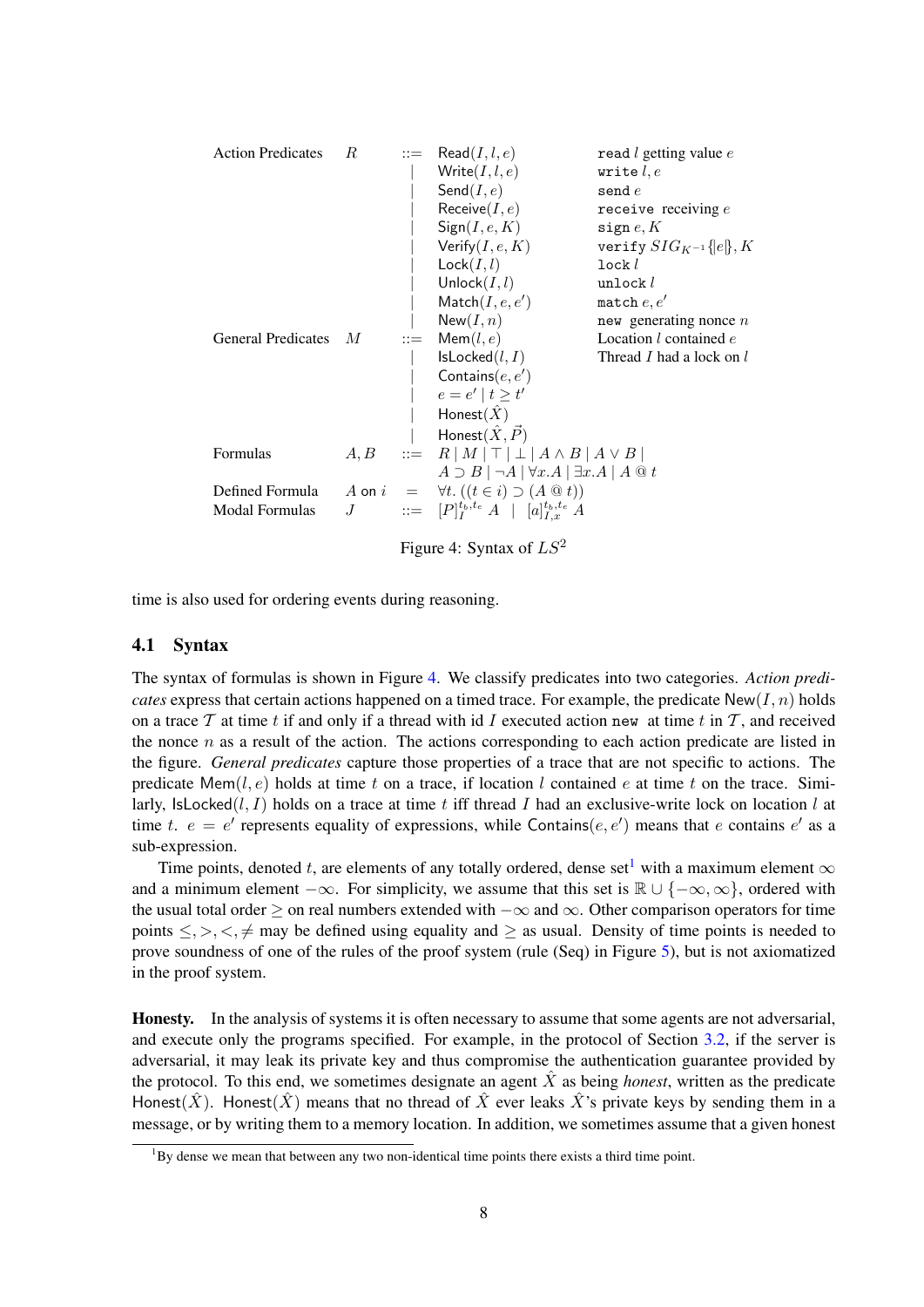agent executes only fixed programs. For example, it may be reasonable to assume that the server  $\hat{K_S}$  in the CR protocol only executes the role  $Server(m', K_S^{-1})$  from Figure [3,](#page-6-1) and never initiates the protocol as client. To represent such assumptions, we use the predicate Honest $(\hat{X}, \vec{P})$ . This predicate implies the predicate Honest( $\hat{X}$ ) and in addition means that threads owned by  $\hat{X}$  execute only the programs in the set  $\vec{P}$ . The set of honest agents is assumed to be known in advance, and is associated implicitly with a (timed) trace.

**Formulas.** Formulas, denoted  $A$ , may be predicates, or they may be constructed using the usual connectives of first-order logic. Quantifiers may range over expressions, thread ids, time points, and locations. We also allow the formula  $A \tildot Q t$  meaning that formula A is true at time t. Quite often in proofs we need to say that a formula A holds throughout the interval i, where i has one of the forms  $(t_1, t_2)$ ,  $[t_1, t_2]$ ,  $(t_1, t_2]$ , or  $[t_1, t_2]$ . To represent these, we define the shorthand notation  $(A \text{ on } i)$  as  $\forall t. ((t \in i) \supset (A \t Q t))$ . The membership predicate  $t \in i$  is defined in the obvious way for each type of interval. For example, if  $i = [t_1, t_2]$ , then  $t \in i = (t_1 \le t) \wedge (t_2 \ge t)$ .

In addition to the usual formulas A,  $LS^2$  includes two types of *modal formulas* for reasoning about programs. The formula  $[P]_I^{t_b,t_e}A$  means that if the thread with id I executes all actions in P in the time interval  $[t_b, t_e)$  (and no others), then formula A holds. The related formula  $[a]_{I,x}^{t_b,t_e}$  A means that if thread I executes only the action a in the interval  $[t_b, t_e)$ , returning the result x, then A holds. As a general rule,  $t_b$ ,  $t_e$ , and x are always parameters. The formula A cannot mention variables bound in P. It may however, mention  $t_b$ ,  $t_e$ , and any variables free in P or in a. In the modal formula  $[a]_{I,x}^{t_b,t_e}A$ , A may mention x also. This allows us to incorporate the result of executing an action into logical reasoning.

#### <span id="page-8-0"></span>4.1.1 Example of a Correctness Property

Consider the following correctness property for the challenge response protocol in Section [3.2.](#page-6-2)

*If a thread* I executes the program  $Client(m, K_S, C)$  *successfully, then at some time*  $t_q$  *the thread* I generated a nonce *n, at some later time*  $t_r$ , a thread I' owned by  $\hat{K_S}$  received *n* in a message, and later, at some time  $t_s$ , I' created a signature on the pair  $(n, \hat{C})$ .

Let us assume that the client program executes in a thread with  $id I$ . Then the correctness property above may be expressed in  $LS^2$  as the modal formula:

$$
J_{CR} = [Client(m, K_S, \hat{C})]_I^{t_b, t_e} \quad \exists n. \exists t_g. \exists t_r. \exists t_s. \exists I'. \ ((t_b < t_g < t_r < t_s < t_e) \land \ (\text{New}(I, n) \text{ @ } t_g) \land (\hat{I'} = \hat{K}_S) \land \ (\text{Receive}(I', (\hat{C}, n)) \text{ @ } t_r) \land \ (\text{Sign}(I', (n, \hat{C}), K_S^{-1}) \text{ @ } t_s))
$$

The modal annotation  $[Client(m, K_S, \hat{C})]_I^{t_b, t_e}$  means that the remaining formula holds whenever thread I successfully executes the program  $Client(m, K_S, \hat{C})$  in the interval  $[t_b, t_e)$ . The formula after this modal annotation states the correctness property. The @ connective is used to specify the time at which actions occurred. The actions are ordered using the natural order on time points  $(t_q < t_r < t_s)$ .

The above property cannot be established without assuming that  $\hat{K_S}$  is honest, i.e., it does not leak its private key, and that it executes the role of the server. We also need to assume that  $\hat{I} \neq \hat{K_S}$ . We use the notation  $\Gamma_{CR}$  to denote these assumptions.  $\Gamma_{CR} = \{\text{Honest}(\hat{K_S},Server(m', K_S^{-1})), \hat{I} \neq \hat{K_S}\}.$  In Section [4.5](#page-12-0) we show formally that  $\Gamma_{CR}$  entails  $J_{CR}$  in  $LS^2$ .

### 4.2 Semantics

The formulas of  $LS^2$  are interpreted over timed traces. The basic semantic judgment, written  $\mathcal{T} \models^t A$ , means that A holds in the trace  $\mathcal T$  at time t. It is defined by induction on the structure of A.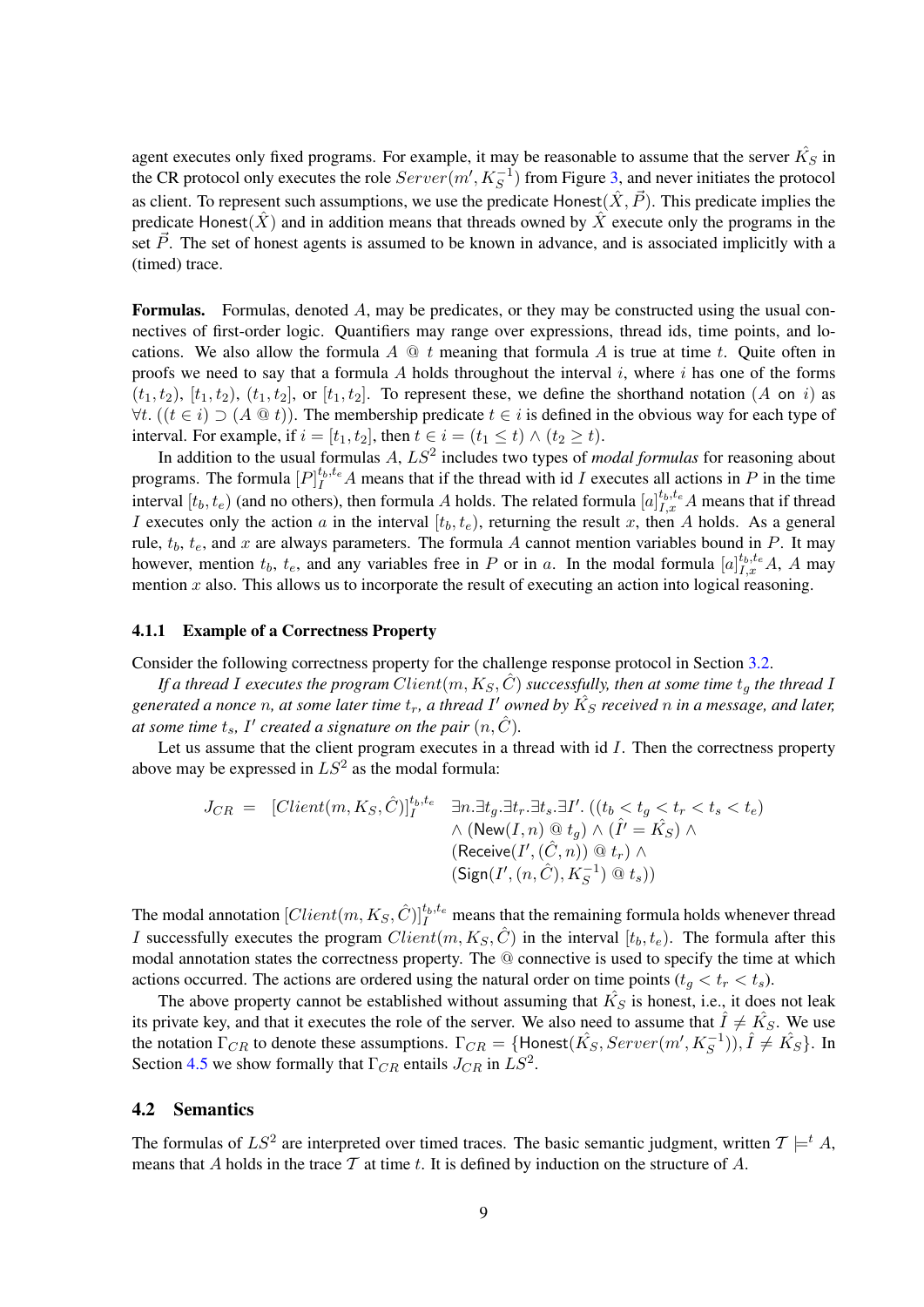**Action Predicates.** If A is an action predicate,  $\mathcal{T} \models^t A$  holds if a reduction corresponding to A occurred at time  $t$  in  $T$ . For example,

 $\mathcal{T} \models^t \text{Read}(I, l, e)$  if thread I executed action read l at time t, reading e from location l.

 $\mathcal{T} \models^t \text{Lock}(I, l)$  if thread I executed action lock l at time t.

## General Predicates.

 $\mathcal{T} \models^t \top$ 

 $\mathcal{T} \models^t \text{Mem}(l, e)$  if the location l contained e at time t, i.e., at time t,  $\sigma(l) = e$ .

 $\mathcal{T} \models^t \textsf{IsLocked}(l,I) \text{ if at time } t, \iota(l) = I.$ 

 $\mathcal{T} \models^t \mathsf{contains}(e, e')$  if  $e'$  is a subexpression of  $e$ .

 $\mathcal{T} \models^t e = e'$  if e and e' are syntactically equal.

 $\mathcal{T} \models^t t_1 \geq t_2$  if  $t_1 \geq t_2$  in the usual ordering of real numbers.

 $\mathcal{T} \models^t$  Honest $(\hat{X})$  if it is assumed that  $\hat{X}$  does not leak its private key.

 $\mathcal{T} \models^t$  Honest $(\hat{X}, \vec{P})$  if  $\mathcal{T} \models^t$  Honest $(\hat{X})$ , and all threads in  $\mathcal T$  owned by  $\hat{X}$  execute programs in  $\vec{P}$  only.

**Formulas.** Formulas are interpreted in a standard way. The only new case is that for  $A \t Q t$ .

$$
T \not\models^t \bot.
$$
  
\n
$$
T \not\models^t A \land B \text{ if } T \models^t A \text{ and } T \models^t B.
$$
  
\n
$$
T \models^t A \lor B \text{ if } T \models^t A \text{ or } T \models^t B.
$$
  
\n
$$
T \models^t A \supset B \text{ if } T \not\models^t A \text{ or } T \models^t B.
$$
  
\n
$$
T \models^t \neg A \text{ if } T \not\models^t A.
$$
  
\n
$$
T \models^t \forall x.A \text{ if for each ground instance } v \text{ of } x, T \models^t A(v/x).
$$
  
\n
$$
T \models^t \exists x.A \text{ if there exists a ground instance } v \text{ of } x \text{ such that } T \models^t A(v/x).
$$

 $\mathcal{T} \models^t A \mathrel{@} t' \text{ if } \mathcal{T} \models^{t'} A.$ 

It should be observed that by definition the relation  $\mathcal{T} \models^t A \otimes t'$  is independent of t. This is consistent with semantics of other hybrid logics (e.g., [\[4\]](#page-13-4)).

**Modal Formulas.** For modal formulas, the semantic judgments are written  $\mathcal{T} \models [P]_I^{t_b, t_e} A$  and  $\mathcal{T} \models$  $[a]_{I,x}^{t_b,t_e}$  A. As opposed to the judgment  $\mathcal{T} \models^t A$ , these judgments are not relativized to time because modal formulas express properties of programs and actions, and are independent of time. Intuitively,  $\mathcal{T} \models [P]_I^{t_b,t_e}$  A holds if in the trace  $\mathcal{T}$ , either the thread with id I does not execute the sequence of actions P in the interval  $[t_b, t_e)$  or A holds. To state this formally, we define a notion of matching between a timed trace T and a modal prefix  $[P]_I^{t_b,t_e}$ .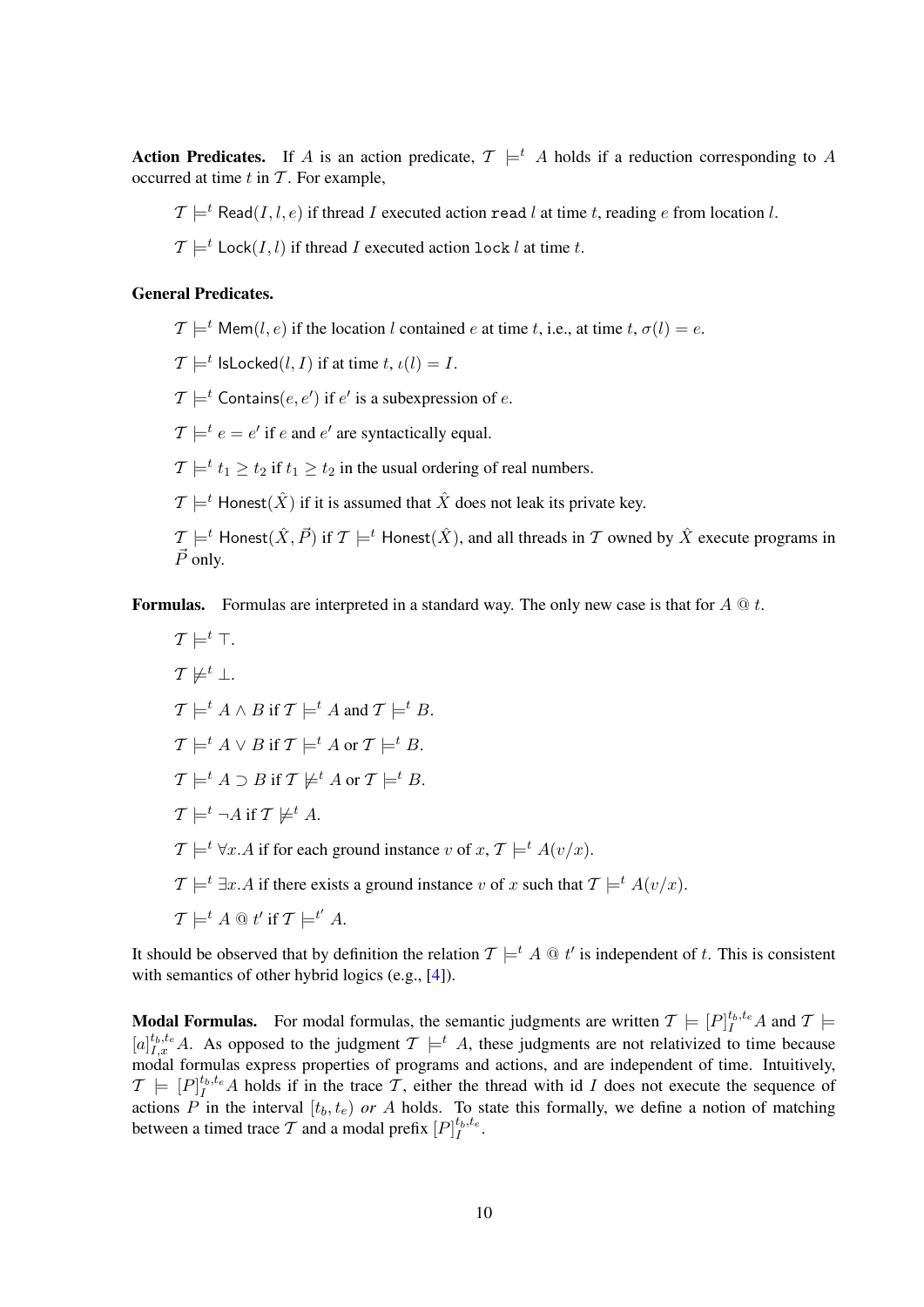**Matching.** We say that a timed trace  $T = C_0 \xrightarrow{t_1} C_1 \dots \xrightarrow{t_n} C_n$  matches the modal prefix  $[P]_I^{t_b,t_e}$  with substitution  $\theta$ , written  $\mathcal{T} \gg [P]_I^{t_b,t_e} \mid \theta$  if the following hold:

- 1. For some program Q, some configuration  $C_i$  contains the thread  $[(P; Q)\theta]_I$ , i.e., a substitution instance of the program  $P$ ; Q running under id  $I$ .
- 2. For some  $i' \geq i$  and some substitution  $\varphi$ ,  $C_{i'}$  contains  $[Q\varphi]_I$ .
- 3. The time associated with each reduction of I between  $C_i$  and  $C_{i'}$  lies in the interval  $[t_b, t_e)$ .

If P does not contain any actions, we trivially define  $\mathcal{T} \gg [P]_I^{t_b,t_e} \mid \theta$  for any substitution  $\theta$  if in T thread I does not perform any reduction in the interval  $[t_b, t_e)$ .

In a similar manner, for an action a, we define  $T \gg [a]_{I,x}^{t_b,t_e} \mid \theta, e/x$  if  $T \gg [x := a]_{I}^{t_b,t_e} \mid \theta$ , when  $x := a$  is viewed as a program with only one action, and in addition the execution of action a in T produces the result e.

Given this definition of matching, we define semantic satisfaction for modal formulas as follows.

 $\mathcal{T} \models [P]_I^{t_b, t_e} A$  if for each  $\theta$ , and all ground time points t,  $t'_b$  and  $t'_e$ ,  $\mathcal{T} \gg [P]_I^{t'_b, t'_e} \mid \theta$  implies  $\mathcal{T} \models^t A\theta(t'_b/t_b)(t'_e/t_e).$ 

 $\mathcal{T} \models [a]_{I,x}^{t_b,t_e} A$  if for each  $\theta$ , all ground time points t,  $t'_b$  and  $t'_e$ , and each ground  $e, \mathcal{T} \gg$  $[a]_{I,x}^{t'_b,t'_e} | \theta, e/x$  implies  $\mathcal{T} \models^t A\theta(t'_b/t_b)(t'_e/t_e)(e/x)$ .

# 4.3 Proof System for  $LS^2$

Correctness properties of systems such as the one in Section [4.1.1](#page-8-0) are proved using a proof system for  $LS<sup>2</sup>$ , which we describe now. A soundness theorem (Section [4.4\)](#page-12-1), shows that any property so established actually holds on all traces. If  $\Phi$  is a formula (modal or otherwise), we write  $\vdash \Phi$  to mean that  $\Phi$  is provable using the proof system. The rules and axioms of the proof system are shown in Figures [5](#page-11-0) and [6.](#page-11-1) In addition to these rules and axioms, we assume a full axiomatization of first-order logic, and axioms that make the set of time points a total order. We also assume that equality of expressions is an equivalence relation. Further, we assume some axioms for the predicate Contains $(e, e')$ , often relying on types of terms (for e.g., if e is a number, then Contains $(e, e') \supset e = e'$ ). These straightforward axioms are elided here.

Rule (NecAt) states that if A is provable, then so is  $A \t Q t$ . This rule is akin to the so called "necessitation" rule from standard modal logics (see e.g.,  $[11]$ ). The basic rule used for reasoning about modal formulas is (Seq). If we know that the program  $x := a$ ; P was executed in the interval  $[t_b, t_e)$ , then by the density of time points, there must be a time point  $t_m$  such that action a executed in the interval  $[t_b, t_m)$  and P reduced in the interval  $[t_m, t_e)$ . Using this fact, we may reason about the action  $x := a$ and the program P in isolation and combine the two properties. The side condition  $(t_m$  fresh) means that  $t_m$  should not appear free in  $A_1$  and  $A_2$  and that it should be distinct from both  $t_b$  and  $t_e$ . Rules (Conj1) – (Nec2) allow us to incorporate reasoning about ordinary formulas into modal formulas.

 $IS(\vec{P})$  in the rule (Honesty) denotes programs that are prefixes of programs in the set  $\vec{P}$ . Formally,  $IS(\vec{P}) = \{x_1 := a_1; \ldots; x_i := a_i \mid (x_1 := a_1; \ldots; x_n := a_n) \in \vec{P} \text{ and } 0 \le i \le n\}.$   $IS(\vec{P})$  also includes the empty program. The rule (Honesty) may be interpreted as follows: if we know that thread I is executing one of the programs in the set  $\vec{P}$  (assumption Honest $(\hat{I}, \vec{P})$ ), and on all prefixes of programs in this set some property  $A$  holds (premise), then property  $A$  must hold.

Figure [6](#page-11-1) describes the axioms of  $LS^2$ . Axioms (K) and (Disj) state basic properties of the connective ©. These axioms, together with the rule (NecAt) imply that  $(A \wedge B)$  ©  $t \equiv (A \otimes t) \wedge (B \otimes t)$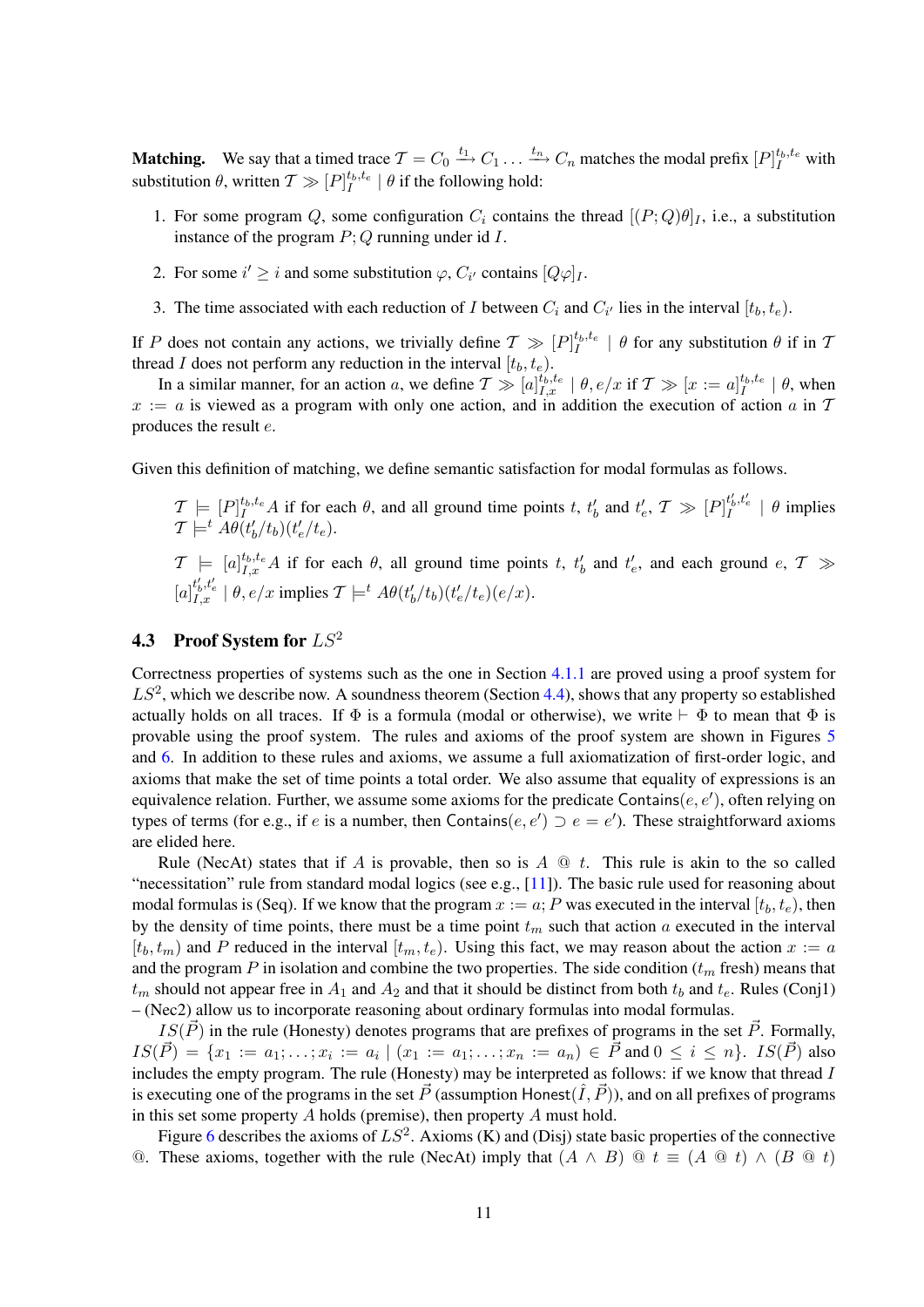$$
\frac{\vdash A}{\vdash A \text{ @ } t} \text{NecAt} \qquad \frac{\vdash [a]_{I,x}^{t_b,t_m} A_1 \quad \vdash [P]_{I}^{t_m,t_e} A_2 \quad (t_m \text{ fresh})}{\vdash [x := a; P]_{I}^{t_b,t_e} \exists t_m. \exists x. ((t_b < t_m < t_e) \land A_1 \land A_2)} \text{Seq}
$$
\n
$$
\frac{\vdash [P]_{I}^{t_b,t_e} A_1 \quad \vdash [P]_{I}^{t_b,t_e} A_2}{\vdash [P]_{I}^{t_b,t_e} A_1 \land A_2} \text{Conj1} \qquad \frac{\vdash [a]_{I,x}^{t_b,t_e} A_1 \quad \vdash [a]_{I,x}^{t_b,t_e} A_2}{\vdash [a]_{I,x}^{t_b,t_e} A_1 \land A_2} \text{Conj2}
$$
\n
$$
\frac{\vdash [P]_{I}^{t_b,t_e} A_1 \supset A_2 \quad \vdash [P]_{I}^{t_b,t_e} A_1}{\vdash [P]_{I}^{t_b,t_e} A_2} \text{Im} \text{Im} \text{P2}
$$
\n
$$
\frac{\vdash A}{\vdash [P]_{I,x}^{t_b,t_e} A} \text{Nec1} \qquad \frac{\vdash A}{\vdash [a]_{I,x}^{t_b,t_e} A} \text{Nec2} \qquad \frac{\forall Q \in IS(\vec{P}). \quad \vdash [Q]_{I}^{t_b,t_e} A}{\vdash \text{Honest}(\hat{I},\vec{P}) \supset \forall t_e. A(-\infty/t_b)} \text{Honesty}
$$

# <span id="page-11-0"></span>Figure 5: Proof system (Rules) for  $LS^2$

| (K)<br>(Disj)<br>(Eq)         | $\vdash ((A \supset B) \mathrel{@} t) \supset ((A \mathrel{@} t) \supset (B \mathrel{@} t))$<br>$\vdash ((A \lor B) \t@ t) \supset ((A \t@ t) \lor (B \t@ t))$<br>$\vdash ((e = e') \land A(e/x)) \supset A(e'/x)$                                               |
|-------------------------------|------------------------------------------------------------------------------------------------------------------------------------------------------------------------------------------------------------------------------------------------------------------|
| (Act)                         | $\vdash [a]_{I,r}^{t_b,t_e} \exists t. t \in [t_b,t_e) \land (R(I,x,a) \otimes t) \land$<br>$(\neg R(I, x, a)$ on $[t_b, t)) \wedge (\neg R(I, x, a)$ on $(t, t_e))$                                                                                             |
| (Act')<br>$(\neg \text{Act})$ | $\vdash \lbrack \; \rbrack_{I}^{t_{b},t_{e}} \neg R(I,x,a)$ on $[t_{b},t_{e})$<br>$\mathcal{L} \vdash [a]_{I}^{t_b,t_e} \neg R(I,x',a')$ on $[t_b,t_e]$ if $x \neq x'$ or $a \neq a'$                                                                            |
|                               | (Verify) $\vdash$ [verify $e, K]_{I, x}^{t_b, t_e}$ $e = SIG_{K^{-1}}\{x\}$                                                                                                                                                                                      |
| (Sign)                        | $\mathcal{F} = \left[\text{sign } e, K^{-1}\right]_{L,x}^{t_b, t_e} x = SIG_{K^{-1}}\left\{e\right\}$                                                                                                                                                            |
| (Proj1)                       | $\mathcal{F} \vdash [\texttt{proj}_1 \ e]_{I.x}^{t_b,t_e} \ \exists e'. \ e = (x,e')$                                                                                                                                                                            |
| (Proj2)                       | $\mathbb{H} \models [\mathtt{proj}_2\, e]^{t_b,t_e}_{I.x} \; \exists e'.\, e = (e',x)$                                                                                                                                                                           |
| (Match)                       | $\vdash$ (Match(I, e, e') $\circledcirc$ t) $\supset$ e = e'                                                                                                                                                                                                     |
| (Lock)                        | $\vdash [\texttt{lock}\; l]_{I.x}^{t_b,t_e}$ lsLocked $(l,I)\; @\; t_e$                                                                                                                                                                                          |
| (Write)                       | $\vdash$ [write $l, e]_{I, x}^{t_b, t_e} \exists t. t \in (t_b, t_e) \land (Mem(l, e) \otimes t)$                                                                                                                                                                |
|                               | $\wedge ((\forall e'.\ \neg Write(I, l, e'))$ on $[t, t_e))$                                                                                                                                                                                                     |
| $(Mem=)$                      | $\vdash ((\mathsf{Mem}(l, e) \mathrel{@} t) \land (\mathsf{Mem}(l, e') \mathrel{@} t)) \supset (e = e')$                                                                                                                                                         |
| (MemI)                        | $\vdash$ (IsLocked $(l, I)$ on $[t_b, t_e) \wedge$ (Mem $(l, e) \otimes t_b$ )                                                                                                                                                                                   |
| (LockI)                       | $\wedge (\forall e'. \neg Write(I, l, e')$ on $[t_b, t_e))) \supset (\mathsf{Mem}(l, e)$ on $[t_b, t_e))$<br>$\vdash ((\mathsf{lsLocked}(l,I) \ @ t) \wedge (\neg \mathsf{Unlock}(I,l) \text{ on } [t,t'))) \supset (\mathsf{lsLocked}(l,I) \text{ on } [t,t'])$ |
| (VER)                         | $\vdash$ ((Verify(I, e, K) $\circledcirc$ t) $\wedge$ ( $\hat{I} \neq \hat{K}$ ) $\wedge$ Honest( $\hat{K}$ ))                                                                                                                                                   |
|                               | $\supset (\exists I'.\exists t'.\exists e'. (t' < t) \wedge (\hat{I'} = \hat{K}) \wedge$ Contains $(e', SIG_{K^{-1}}\{e\})$                                                                                                                                      |
|                               | $\wedge ((\mathsf{Send}(I',e') \t\t@ t') \vee \exists l. (Write(I',l,e') \t@ t'))$                                                                                                                                                                               |
| (NEW)                         | $\vdash ((\mathsf{New}(I, n) \t\t@ t) \wedge (\mathsf{Receive}(I', e) \t@ t') \wedge \mathsf{contains}(e, n)) \supset (t' > t)$                                                                                                                                  |
| (READ)                        | $\vdash$ (Read(I, l, e) $\circledcirc$ t) $\supset$ (Mem(l, e) $\circledcirc$ t)                                                                                                                                                                                 |
| (Hon)                         | $\vdash$ Honest $(\hat{X}, \vec{P}) \supset$ Honest $(\hat{X})$                                                                                                                                                                                                  |

<span id="page-11-1"></span>Figure 6: Proof system (Axioms) for  $LS^2$ 

and that  $(A \vee B) \ @ t \equiv (A \otimes t) \vee (B \otimes t)$ , where  $A \equiv B$  denotes logical equivalence defined as  $(A \supset B) \wedge (B \supset A)$ . In axioms (Act)–(¬Act), we use the notation  $R(I, x, a)$  as an abbreviation for the action predicate corresponding to the action  $x := a$ , performed by thread with id I. For example, if  $a = \text{receive}$ , then  $R(I, x, a) = \text{Received}(I, x)$ , and if  $a = \text{send } e$ , then  $R(I, x, a) = \text{Send}(I, e)$ .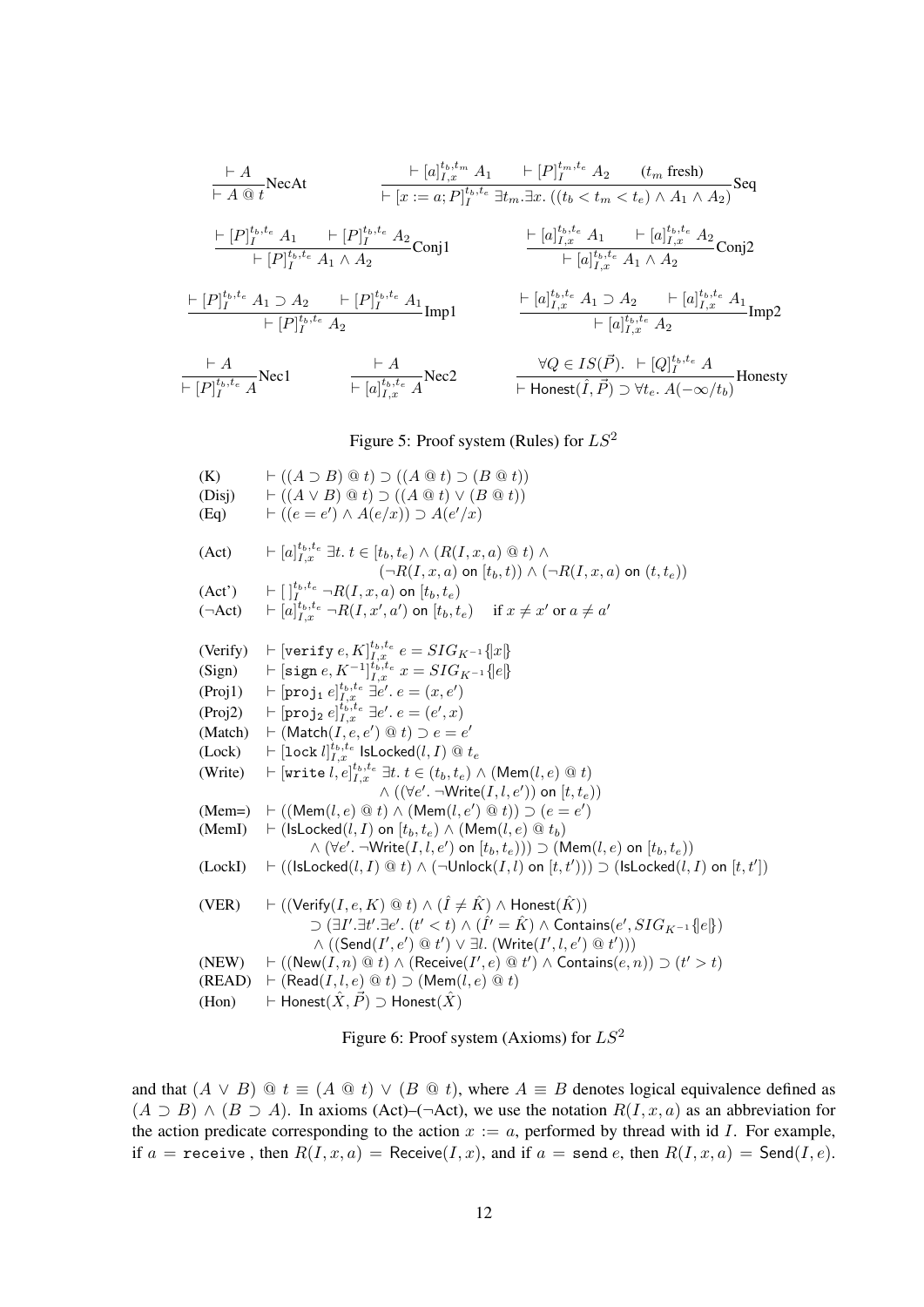As a syntactic convention, we assume that  $\neg$  binds tighter than on. The axiom (Act) states that if thread I executes only the action a in the interval  $[t_b, t_e)$  returning value x, then there is a time point t in the interval such that  $R(I, x, a)$  holds at time t, and that  $R(I, x, a)$  does not hold at any other point interval  $[t_b, t_e].$ 

Axioms (Verify)–(Write) describe properties of specific actions. Of particular importance are axioms (Lock) and (Write). (Lock) states that if thread I executes only the action lock l in the interval  $[t_b, t_e)$ , then at time  $t_e$ , I has a lock on l. (Write) states that if a thread I writes expression e to location l in some interval, then there is at least one time point  $t$  in the interval when the location contained the expression, and that  $I$  does not write to  $l$  after that time point during the interval.

Axiom (Mem=) states that the same location cannot contain two different expressions at the same time. (MemI) is an invariance axiom: if thread I has an exclusive-write lock on location  $l$  during an interval, and it does not write to the location in the interval, then the expression contained in the location does not change during the interval. (LockI) is a similar invariance axiom for locks.

Axiom (VER) captures the unforgeability of signatures. If a thread I verifies a signature with public key K, and the owner  $\hat{K}$  of the corresponding private key is honest, then some thread  $I'$  of  $\hat{K}$  must have either sent out the signature in a message in the past, or written the signature to a memory location in the past. Axiom (NEW) captures the freshness of nonces: if thread I generates nonce  $n$ , and a thread receives a message with the nonce in it, then the latter must have happened *after* the former.

### <span id="page-12-1"></span>4.4 Soundness

Our main technical result, a soundness theorem, states that if a formula (modal or otherwise) is provable in  $LS^2$ 's proof system, then it is satisfied by all timed traces. Let  $\Phi$  denote an arbitrary, possibly modal formula, and let Γ denote a set of non-modal formulas. We say that  $\Gamma \vdash \Phi$ , if taking the formulas in Γ as axioms,  $\vdash \Phi$  may be derived using the proof system. For non-modal formulas A, we say that  $\mathcal{T} \models A$  if for each t,  $\mathcal{T} \models^t A$ .  $\mathcal{T} \models \Gamma$  means that for each  $B \in \Gamma$ ,  $\mathcal{T} \models B$ .

### <span id="page-12-2"></span>Theorem 1 (Soundness).

- *1. If A is a non-modal formula and*  $\Gamma \vdash A$ *, then*  $\mathcal{T} \models \Gamma$  *implies*  $\mathcal{T} \models A$ *.*
- *2. If J is a modal formula and*  $\Gamma \vdash J$ *, then*  $\mathcal{T} \models \Gamma$  *implies*  $\mathcal{T} \models J$ *.*

The proof of this theorem is given in Appendix [A.](#page-15-4) It proceeds by induction on the derivations given in the proof system. Most cases are straightforward, but for the case of the axiom (VER), we make the following assumption:

*In the starting configuration of any trace, expressions signed by honest agents do not exist in threads of other agents, nor in memory locations.*

## <span id="page-12-0"></span>4.5 Example of Proof of Correctness

As an illustration of reasoning in  $LS^2$ , we prove the following theorem that establishes the correctness property  $J_{CR}$  (Section [4.1.1\)](#page-8-0) for the extended challenge response protocol.

<span id="page-12-3"></span>**Theorem 2** (Correctness). *For*  $\Gamma_{CR}$  *and*  $J_{CR}$  *defined in Section* [4.1.1,](#page-8-0)  $\Gamma_{CR} \vdash J_{CR}$  *using the axioms and rules of*  $LS^2$ .

*Proof (Outline).* A full proof of the theorem is available in Appendix [B.](#page-19-0) A brief outline is as follows. Since the client's program executes completely, there must be time points  $t<sub>L</sub>$  and  $t<sub>W</sub>$ ,  $t<sub>L</sub> < t<sub>W</sub>$  at which the actions lock  $m.pk$  and write  $m.pk$ ,  $K_S$  executed (axiom (Act) and rule (Seq)). Further, at a later point  $t_V$ , the action verify r, k must have executed, where k was read from location m.pk. Since in the interim the client's thread neither released the lock on location  $m.pk$ , nor wrote to the location,  $k = K<sub>S</sub>$ .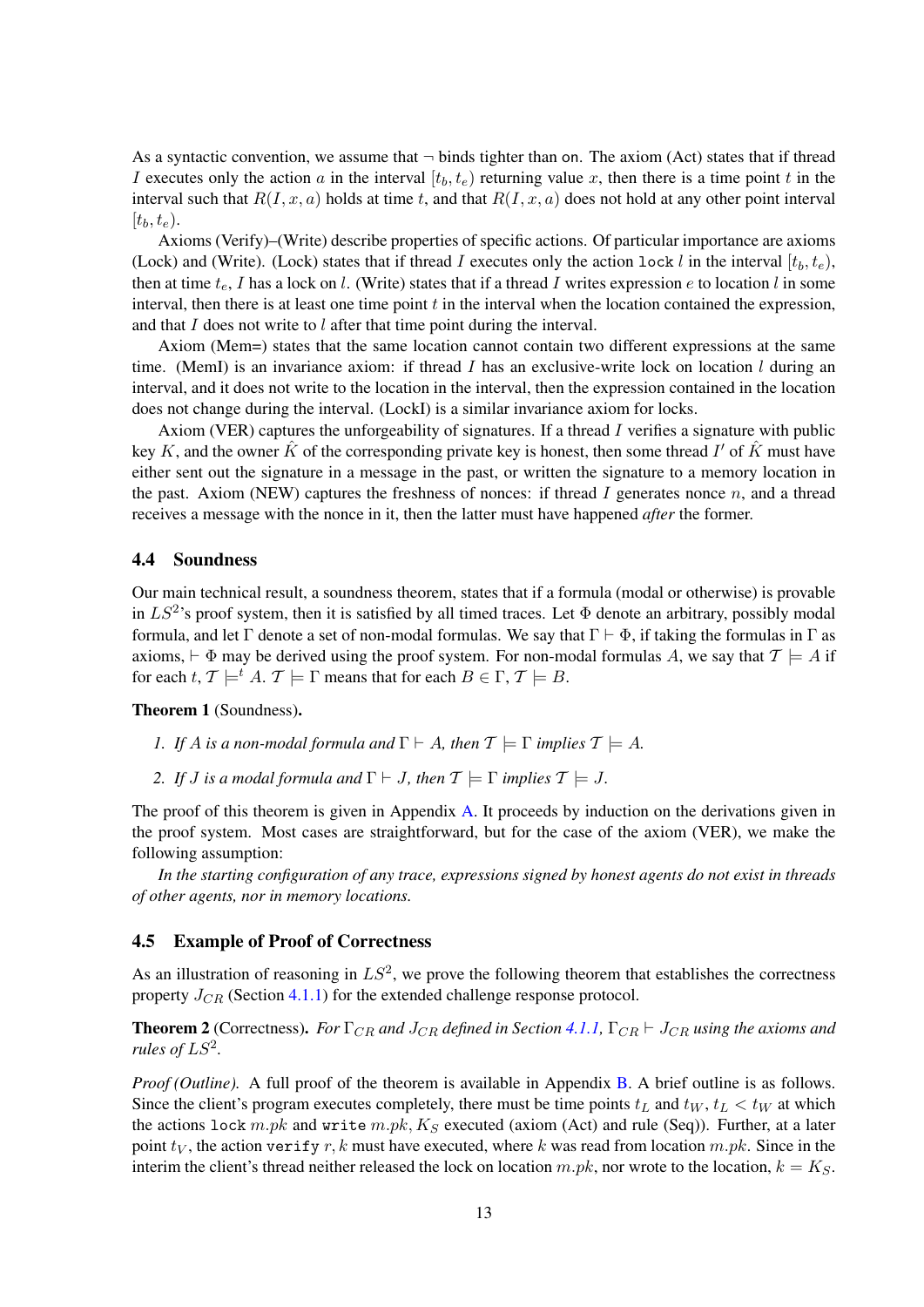This deduction uses axioms (Lock), (Write), (LockI) and (MemI) and relies heavily on the fact that the client's program maintains an exclusive write-lock on the location  $m.pk$  throughout its execution.

Since the client successfully verified a signature made by the server's public key, and the server's private key is known only to its own threads (assumption Honest( $\hat{K_S}, Server(m',K_S^{-1}$ ))), some thread of the server must have sent the signature in a message or written it to memory (axiom (VER)). By a straightforward analysis of the server's program, we now deduce that in the past the server received the nonce  $n$  from the client, and generated the signature. By freshness of nonces (axiom (NEW)), both of these must have happened after the nonce was generated. This provides an order on the events: first the client generated the nonce  $n$ , then the server received it, and finally the server signed it. This is essentially what we had to prove.  $\Box$ 

The analysis of the server's program in this proof is rather standard (see e.g., [\[7\]](#page-14-0)). The novel part of the proof is the analysis of the lock on the location  $m.pk$  and the deduction that (owing to the lock) the value  $K<sub>S</sub>$  does not change while the client's program executes. Indeed, this lock is essential. In its absence, there is simple a attack on the protocol: an adversary on the client's machine may change the key stored in  $m.pk$  before it is read by the client, thus fooling the client into believing that it completed the protocol with  $\hat{K_S}$ , when it actually did not. The lock prevents this attack. What our formalism allows is precise modeling of such memory protection, and formal proofs that the protection works as expected.

# <span id="page-13-6"></span>5 Conclusion

We initiate a program to model and analyze end-to-end security properties of contemporary secure systems that rely on network protocols and memory protection. As a concrete first step, we introduce  $LS^2$ , a logic for reasoning about security properties of systems with shared memory that communicate over a network. Our technical contributions include a precise definition of a programming language for modeling such systems, a logic for specifying properties, and a sound proof system for reasoning about such systems. The use of the logic is illustrated using a simple example. In subsequent work, we plan to apply the logic to secure systems of practical relevance including trusted computing systems and virtual machine-based secure architectures.

# **References**

- <span id="page-13-0"></span>[1] Paul Barham, Boris Dragovic, Keir Fraser, Steven Hand, Tim Harris, Alex Ho, Rolf Neugebauer, Ian Pratt, and Andrew Warfield. Xen and the art of virtualization. In *Proceedings of the Symposium on Operating Systems Principles*, 2003.
- <span id="page-13-1"></span>[2] M. Bishop. Race conditions, files, and security flaws; or the tortoise and the hare redux. Technical Report CSE-95-8, University of California at Davis, Sep 1995.
- <span id="page-13-2"></span>[3] M. Bishop and M. Dilger. Checking for race conditions in file accesses. *Computing Systems*, 9(2):131–152, 1996.
- <span id="page-13-4"></span>[4] Torben Braüner and Valeria de Paiva. Towards constructive hybrid logic. In *Electronic Proceedings of Methods for Modalities 3 (M4M3)*, 2003.
- <span id="page-13-5"></span>[5] Stephen Brookes. A semantics for concurrent separation logic. In *Proceedings of 15th International Conference on Concurrency Theory*, 2004.
- <span id="page-13-3"></span>[6] Anupam Datta, Ante Derek, John C. Mitchell, and Dusko Pavlovic. A derivation system and compositional logic for security protocols. *Journal of Computer Security*, 13(3):423–482, 2005.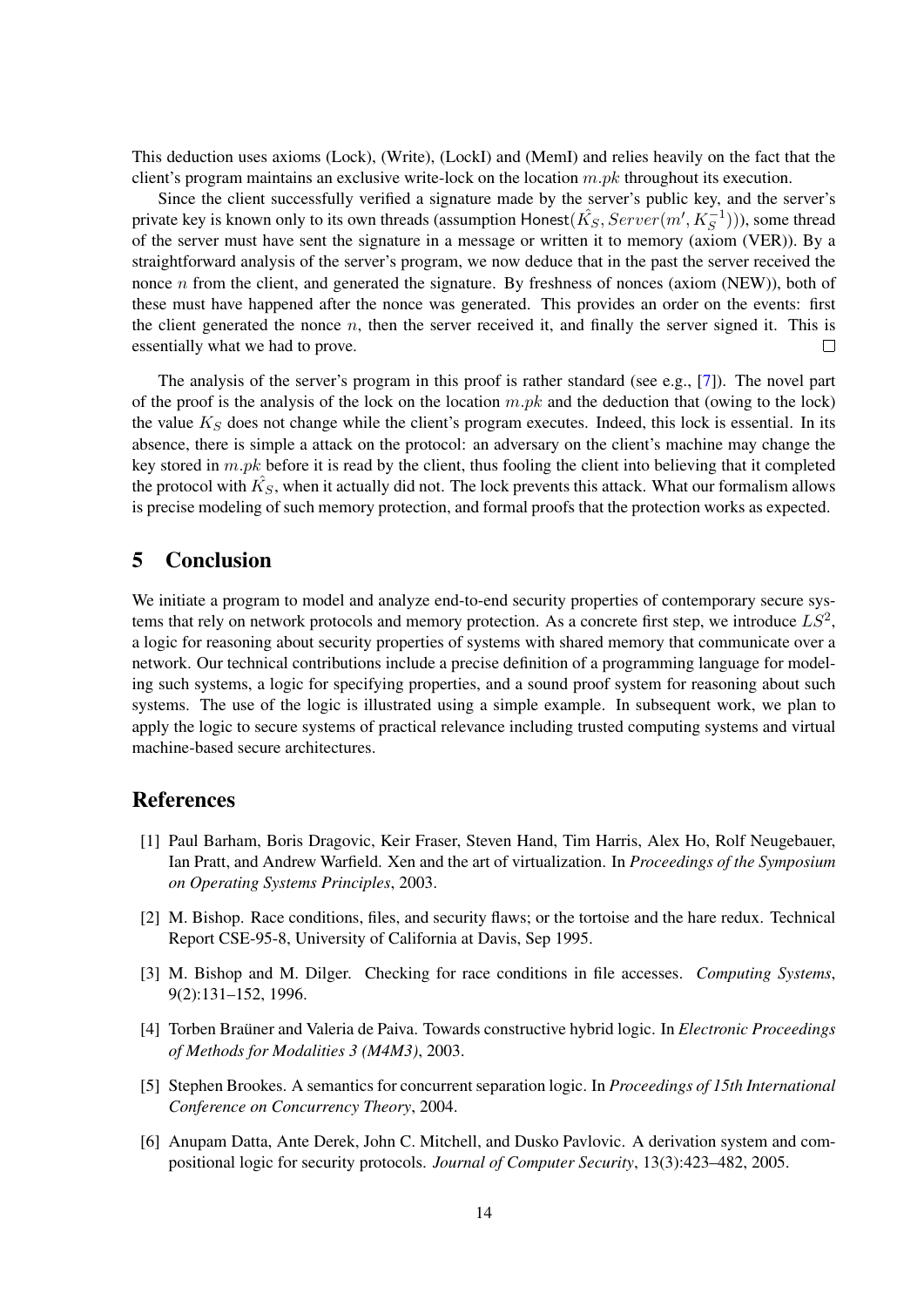- <span id="page-14-0"></span>[7] Anupam Datta, Ante Derek, John C. Mitchell, and Arnab Roy. Protocol Composition Logic (PCL). *Electr. Notes Theor. Comput. Sci.*, 172:311–358, 2007.
- <span id="page-14-5"></span>[8] Henry DeYoung, Deepak Garg, and Frank Pfenning. An authorization logic with explicit time. In *Proceedings of the 21st IEEE Computer Security Foundations Symposium (CSF-21)*, June 2008.
- <span id="page-14-15"></span>[9] D. Dolev and A. Yao. On the security of public-key protocols. *IEEE Transactions on Information Theory*, 2(29), 1983.
- <span id="page-14-1"></span>[10] Nancy Durgin, John C. Mitchell, and Dusko Pavlovic. A compositional logic for proving security properties of protocols. *Journal of Computer Security*, 11:677–721, 2003.
- <span id="page-14-17"></span>[11] E. A. Emerson. Temporal and modal logic. In *Handbook of Theoretical Computer Science*. The MIT Press, 1990.
- <span id="page-14-10"></span>[12] David Harel, Dexter Kozen, and Jerzy Tiuryn. *Dynamic Logic*. Foundations of Computing. MIT Press, 2000.
- <span id="page-14-11"></span>[13] C. A. R. Hoare. An axiomatic basis for computer programming. *Communications of the ACM*, 12(10):576–580, 1969.
- <span id="page-14-8"></span>[14] Rick Kennell and Leah H. Jamieson. Establishing the genuinity of remote computer systems. In *Proceedings of the 2003 USENIX Security Symposium*, August 2003.
- <span id="page-14-14"></span>[15] Leslie Lamport. The temporal logic of actions. *ACM Transactions on Programming Languages and Systems*, 16(3), May 1994.
- <span id="page-14-12"></span>[16] Leslie Lamport and Fred B. Schneider. The "hoare logic" of csp, and all that. *ACM Trans. Program. Lang. Syst.*, 6(2):281–296, 1984.
- <span id="page-14-3"></span>[17] Robin Milner, Mads Tofte, and Robert Harper. *The Definition of Standard ML*. MIT Press, Cambridge, MA, USA, 1990.
- <span id="page-14-16"></span>[18] R.M. Needham and M.D. Schroeder. Using encryption for authentication in large networks of computers. *Communications of the ACM*, 21(12):993–999, 1978.
- <span id="page-14-13"></span>[19] Susan S. Owicki and David Gries. Verifying properties of parallel programs: An axiomatic approach. *Commun. ACM*, 19(5):279–285, 1976.
- <span id="page-14-7"></span>[20] A. Pnueli. The temporal logic of programs. In *Proceedings of 19th Annual Symposium on Foundations on Computer Science*, 1977.
- <span id="page-14-6"></span>[21] Jason Reed. Hybridizing a logical framework. In *International Workshop on Hybrid Logic 2006 (HyLo 2006)*, Electronic Notes in Computer Science, August 2006.
- <span id="page-14-2"></span>[22] Arnab Roy, Anupam Datta, Ante Derek, John C. Mitchell, and Jean-Pierre Seifert. Secrecy analysis in protocol composition logic. *Formal Logical Methods for System Security and Correctness*, 2008.
- <span id="page-14-4"></span>[23] J. Saltzer and M. Schroeder. The protection of information in computer systems. *Proceedings of the IEEE*, 63(9):1278–1308, September 1975.
- <span id="page-14-9"></span>[24] Arvind Seshadri, Mark Luk, Elaine Shi, Adrian Perrig, Leendert van Doorn, and Pradeep Khosla. Pioneer: Verifying code integrity and enforcing untampered code execution on legacy platforms. In *Proceedings of ACM Symposium on Operating Systems Principles (SOSP)*, October 2005.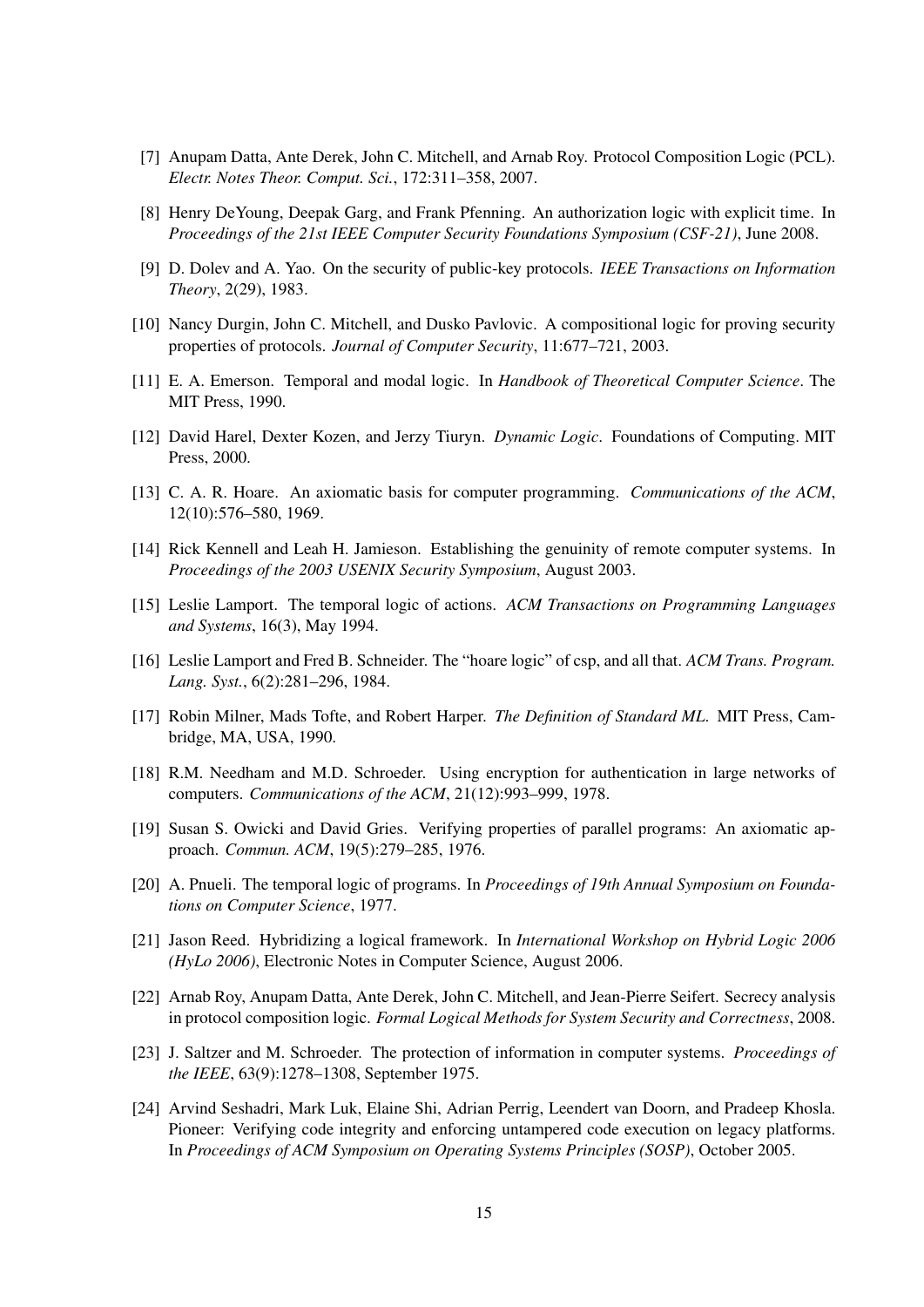- <span id="page-15-2"></span>[25] Arvind Seshadri, Adrian Perrig, Leendert van Doorn, and Pradeep Khosla. SWATT: Softwarebased attestation for embedded devices. In *Proceedings of the IEEE Symposium on Security and Privacy*, May 2004.
- <span id="page-15-0"></span>[26] Trusted Computing Group (TCG). <https://www.trustedcomputinggroup.org/>, 2003.
- <span id="page-15-1"></span>[27] VMWare. VMWare Workstation. Available at: <http://www.vmware.com/>, October 2005.
- <span id="page-15-3"></span>[28] T. Yolen and C. Lonvick. The secure shell (ssh) transport layer protocol. See http://www.ietf.org/rfc/rfc4253.txt, 2006.

# <span id="page-15-4"></span>A Proof of the Soundness Theorem

 $\mathbf{t}$ 

In this appendix we prove soundness (Theorem [1\)](#page-12-2). In proving this theorem, we assume the following:

*In the starting configuration of any trace, expressions signed by honest parties do not exist in threads of other agents, nor in memory locations.*

We induct on the given proof system derivations, showing some of the representative cases. The above assumption is needed in the case of the axiom (VER).

**Case (HYP).** This is the case where  $\Gamma \vdash A$  because  $A \in \Gamma$ . Let us assume that for some  $\mathcal{T}, \mathcal{T} \models \Gamma$ . Clearly, then  $\mathcal{T} \models A$  because  $A \in \Gamma$ . This is what we wanted to show.

Case (NecAt).

$$
\frac{\vdash A}{\vdash A \text{ @ } t} \text{NecAt}
$$

We need to show that for any time t', and any timed trace  $\mathcal{T}, \mathcal{T} \models^{t'} A \mathcal{Q} t$ . By definition of  $\models$ , it suffices to show that  $\mathcal{T} \models^t A$ . By the i.h.,  $\mathcal{T} \models^{t''} A$  for each  $t''$ . In particular,  $\mathcal{T} \models^t A$ , as required.

#### Case (Seq).

$$
\frac{\vdash [a]_{I,x}^{t_b, t_m} A_1 \qquad \vdash [P]_{I}^{t_m, t_e} A_2 \qquad (t_m \text{ fresh})}{\vdash [x := a; P]_{I}^{t_b, t_e} \exists t_m. \exists x. \ ((t_b < t_m < t_e) \land A_1 \land A_2)} \text{Seq}
$$

Suppose for some ground time points  $t'_b$  and  $t'_e$ ,  $\mathcal{T} \gg [x := a; P]_I^{t'_b, t'_e} \mid \theta$ . By definition, in  $\mathcal{T}$ , there is a configuration  $C_i$  containing the thread  $[x := a; P; Q]_I$ , and in some later  $C'_i$  (reached at some time less than  $t'_e$ ), there is a thread  $[Q\theta(\varphi[x \mapsto e])]$ . Clearly, then at some time point  $t_a$  between  $C_i$  and  $C'_i$ , there is a reduction  $C_a \stackrel{t_a}{\longrightarrow} C'_a$  that reduces  $x := a$  and substitutes e for x, and the remaining reductions of P produce  $\varphi$ . Let  $t_n$  be the time at which the next reduction before  $t_e$  occurs in I. (If there is no such reduction, P is empty; choose  $t_n = t_e$ .) Now take  $t'_m = (t_a + t_n)/2$ . Clearly, then  $\mathcal{T} \gg [a]_{I,x}^{t'_b,t'_m} \mid \theta, e/x$  and  $\mathcal{T} \gg [P]_{I}^{t'_m,t'_e} \mid \theta, e/x$ . Hence, by i.h.,  $\mathcal{T} \models^t (A_1\theta)(e/x)(t'_b/t_b)(t'_m/t_m)$ , and  $\mathcal{T} \models^t (A_2\theta)(e/x)(t_m'/t_m)(t_e'/t_e)$ . Thus,  $\mathcal{T} \models^t ((A_1 \wedge A_2)\theta)(e/x)(t_b'/t_b)(t_m'/t_m)(t_e'/t_e)$  (because  $t_e \notin A_1$  and  $t_b \notin A_2$ ). We immediately have  $\mathcal{T} \models^t (\exists t_m. \exists x. ((t_b < t_m < t_e) \land A_1 \land$  $(A_2)\theta(t'_b/t_b)(t'_e/t_e)$ , as required, since  $t'_b < t'_m < t'_e$ .

### Case (Conj1).

$$
\frac{\vdash [P]_I^{t_b, t_e} A_1 \qquad \vdash [P]_I^{t_b, t_e} A_2}{\vdash [P]_I^{t_b, t_e} A_1 \land A_2} \text{Conj1}
$$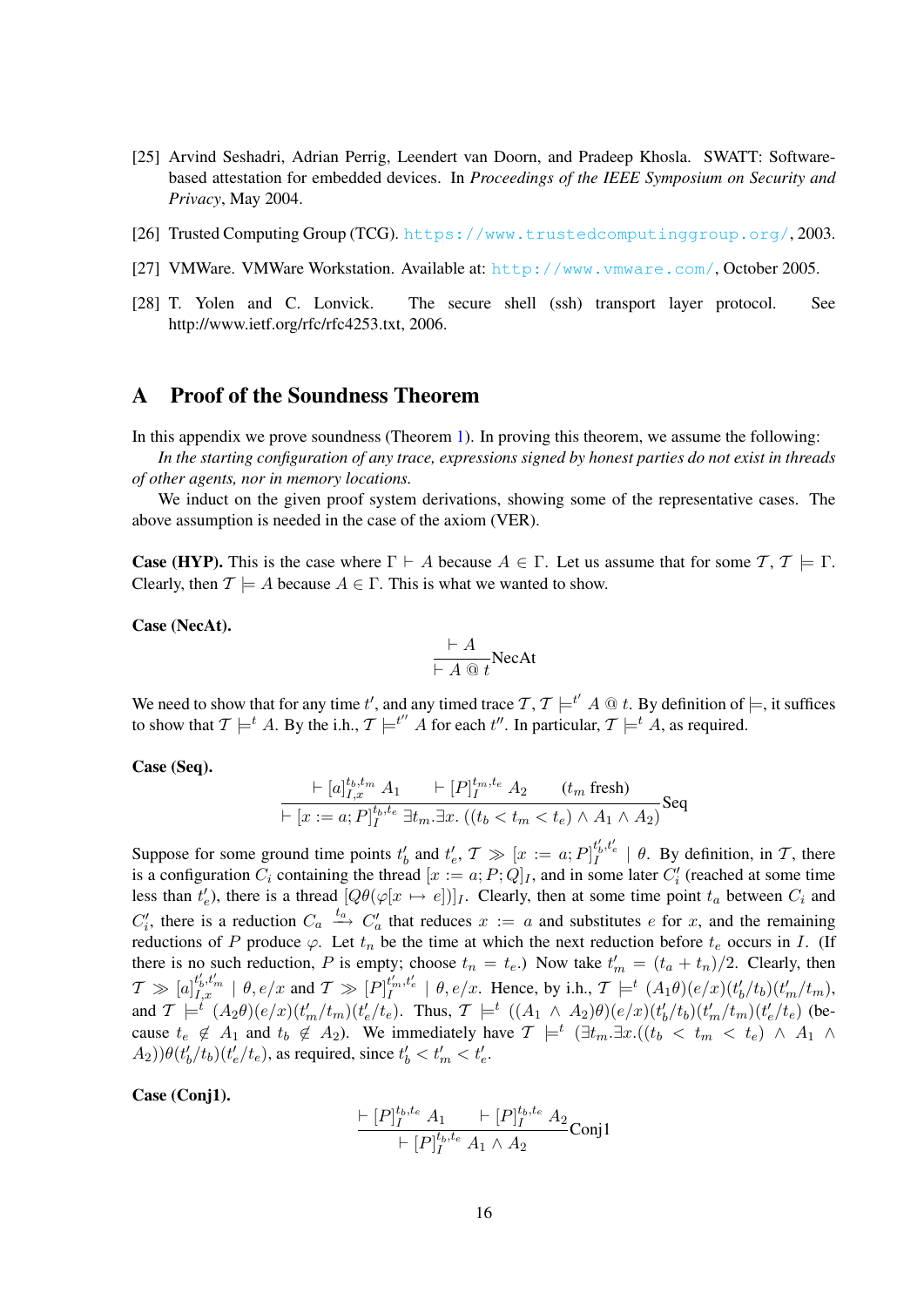Suppose for some ground time points  $t'_b$  and  $t'_e$ ,  $\mathcal{T} \gg [P]_I^{t'_b, t'_e} \mid \theta$ . By i.h., for any ground  $t, \mathcal{T} \models^t$  $A_1\theta(t'_b/t_b)(t'_e/t_e)$  and  $\mathcal{T}\models^t A_2\theta(t'_b/t_b)(t'_e/t_e)$ . By definition of satisfaction,  $\mathcal{T}\models^t (A_1\wedge A_2)\theta(t'_b/t_b)(t'_e/t_e)$ , as required.

Cases (Conj2), (Imp1), (Imp2). These are similar to the previous case.

Case (Nec1).

$$
\frac{\vdash A}{\vdash [P]_I^{t_b,t_e} A} \text{Nec1}
$$

Suppose for some trace  $\mathcal{T}$ ,  $\mathcal{T} \models \Gamma$ . Further suppose that for some  $t'_{b}$ ,  $t'_{e}$ ,  $\mathcal{T} \gg [P]_I^{t'_{b}, t'_{e}} \mid \theta$ . Given any t, we need to show that  $\mathcal{T} \models^t (A\theta)(t'_b/t_b)(t'_e/t_e)$ . However, since  $\vdash A$ , A must be closed. Hence  $(A\theta)(t'_b/t_b)(t'_e/t_e) = A$ . Thus it is enough to show that  $\mathcal{T} \models^t A$ . This follows immediately from the induction hypothesis, since  $\mathcal{T} \models \Gamma$ .

Case (Nec2). Similar to above case.

#### Case (Honesty).

$$
\frac{\forall Q \in IS(\vec{P}). \ \vdash [Q]_I^{t_b, t_e} \ A}{\vdash \text{Honest}(\hat{I}, \vec{P}) \supset \forall t_e. \ A(-\infty/t_b)} \text{Honesty}
$$

We have to show that for any ground t it is the case that  $\mathcal{T} \models^t$  Honest $(\hat{X}, \vec{P}) \supset \forall t_e$ .  $A(-\infty/t_b)$ . So, suppose that  $\mathcal{T} \models^t \text{Honest}(\hat{X}, \vec{P})$ , and pick any ground time point  $t'_e$ . It suffices to show that  $T \models^t A(-\infty/t_b)(t_e'/t_e)$ . Now take *any* thread I in  $C_0$  that belongs to  $\hat{I}$ . If there is no such thread, we can assume an empty program. By honesty, the program of this thread is in  $\vec{P}$ . Let P be this program, and suppose that up to time  $t_e$  (but not including it), a prefix  $P'$  (possibly empty) has reduced, i.e.,  $P = P'$ ; P'' and P' reduces in the interval  $(-\infty, t_e)$ . It follows immediately that  $\mathcal{T} \gg [P']_I^{-\infty, t'_e}$  | . Clearly,  $P' \in IS(\vec{P})$ . Hence, by i.h.,  $\mathcal{T} \models^t A(-\infty/t_b)(t'_e/t_e)$ , as required.

### Case (K).

$$
\vdash ((A \supset B) \mathrel{@} t) \supset ((A \mathrel{@} t) \supset (B \mathrel{@} t))
$$

We have to show that for each time t' and each timed trace  $\mathcal{T}, \mathcal{T} \models^{t'} ((A \supset B) \mathbb{Q} t) \supset ((A \mathbb{Q} t) \supset$  $(B \t{a} t)$ ). Assume that  $\mathcal{T} \models^{t'} (A \supset B) \t{a} t$  and  $\mathcal{T} \models^{t'} A \t{a} t$ . We must show that  $\mathcal{T} \models^{t'} B \t{a} t$ . From our assumptions and definition of  $\models$  it follows that  $\mathcal{T} \models^t A \supset B$  and that  $\mathcal{T} \models^t A$ . Hence,  $\mathcal{T} \models^t B$ , from which we obtain  $\mathcal{T} \models^{t'} B \mathcal{Q} t$  as required.

#### Case (Disj).

$$
\vdash ((A \lor B) \t@ t) \supset ((A \t@ t) \lor (B \t@ t))
$$

We have to show that for each time t' and each timed trace  $\mathcal{T}, \mathcal{T} \models^{t'} ((A \lor B) \mathcal{Q} t) \supset ((A \mathcal{Q} t) \lor$  $(B \t{a} t)$ ). Assume that  $\mathcal{T} \models^{t'} (A \lor B) \t{a} t$ . It suffices to show that  $\mathcal{T} \models^{t'} (A \t{a} t) \lor (B \t{a} t)$ . By assumption and definition of  $\models$ , we obtain  $\mathcal{T} \models^t A \lor B$ . Thus either  $\mathcal{T} \models^t A$  or  $\mathcal{T} \models^t B$ . In the former case, we obtain  $\mathcal{T} \models^{t'} A \text{ @ } t$ . In the latter case,  $\mathcal{T} \models^{t'} B \text{ @ } t$ . In each case,  $\mathcal{T} \models^{t'} (A \text{ @ } t) \vee (B \text{ @ } t)$ , as required.

#### Case (Eq).

$$
\vdash ((e = e') \land A(e/x)) \supset A(e'/x)
$$

We have to show that for each t' and each timed trace  $\mathcal{T}, \mathcal{T} \models^{t'} ((e = e') \land A(e/x)) \supset A(e'/x)$ . Assume that  $\mathcal{T} \models^{t'} e = e'$  and that  $\mathcal{T} \models^{t'} A(e/x)$ . Then, by definition, e and e' are syntactically equal.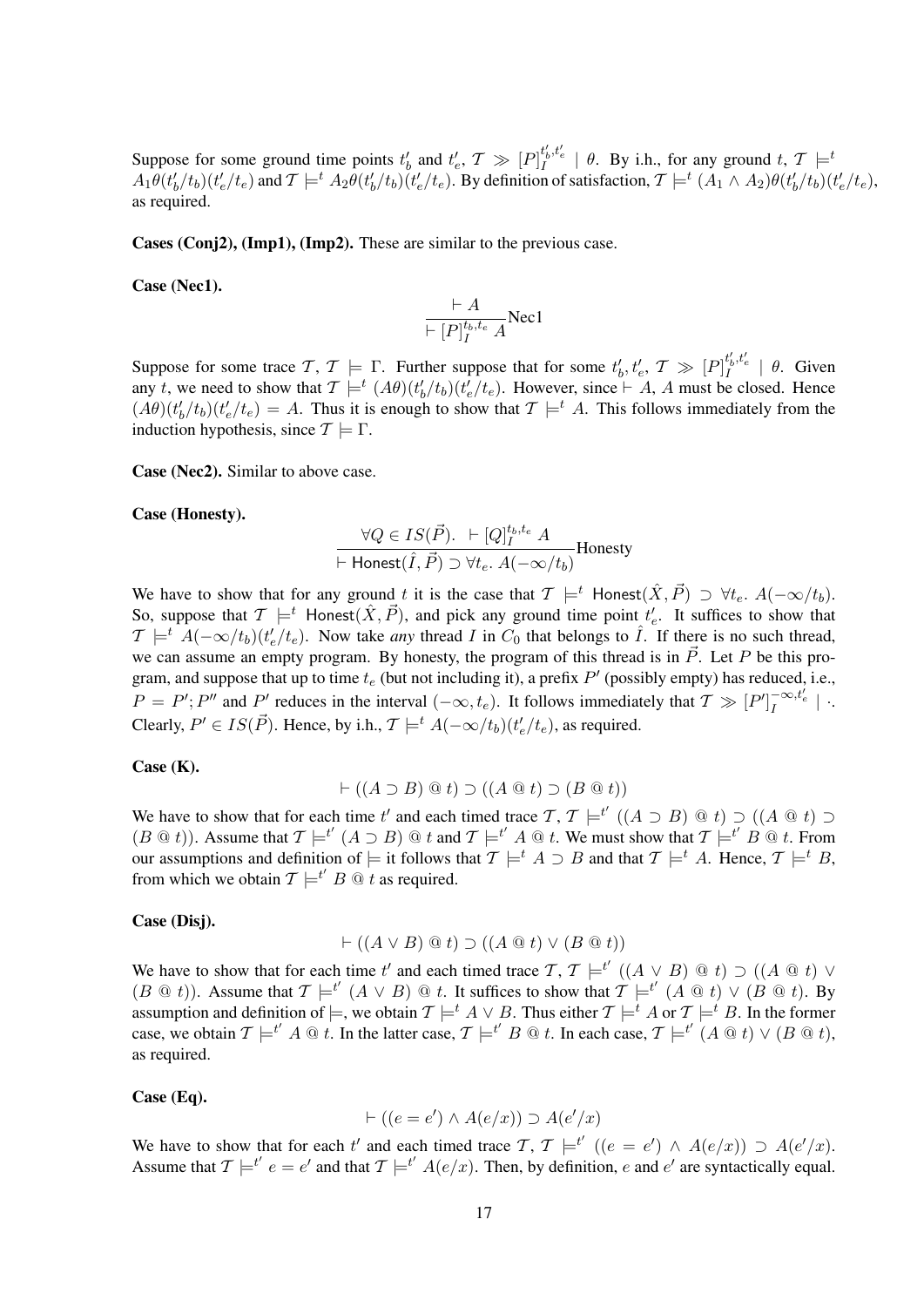Thus  $A(e/x) = A(e'/x)$ . Hence  $\mathcal{T} \models^{t'} A(e'/x)$ .

Case (Act).

$$
\vdash [a]_{I,x}^{t_b,t_e} \exists t. t \in [t_b, t_e) \land (R(I, x, a) \circledcirc t) \land (\neg R(I, x, a) \text{ on } [t_b, t)) \land (\neg R(I, x, a) \text{ on } (t, t_e))
$$

Suppose that for some ground  $t'_b$  and  $t'_e$ ,  $\mathcal{T} \gg [a]_{I,x}^{t'_b,t'_e} \mid \theta, e/x$ . We have to show that  $\mathcal{T} \models^{t_0} (\exists t, t \in$  $[t'_b, t'_e] \wedge (R(I, x, a) \otimes t) \wedge (\neg R(I, x, a) \text{ on } [t'_b, t]) \wedge (\neg R(I, x, a) \text{ on } (t, t'_e))) \theta(e/x)$ . By the definition of the match, there has to be a time point  $t$  ( $t'_{b} \leq t < t'_{e}$ ) such that  $a\theta$  happened at t (hence  $(R(I, x, a) \t\t@ t)\theta(e/x)$  holds), and that no other action of I happened at any other time in the interval  $[t'_b, t'_e)$ . This is what we had to show.

Cases (Act') and ( $\neg$ Act). These are similar to the previous case.

Cases (Verify).

$$
\vdash [\texttt{verify}~e, K]_{I, x}^{t_b, t_e}~e = SIG_{K^{-1}}\{x\}
$$

Suppose that for some ground points  $t'_b$  and  $t'_e$ ,  $\mathcal{T} \gg [\text{verify } e, K]_{I,x}^{t'_b, t'_e} \mid \theta, e'/x$ . By definition of the match, at some time  $t \in [t_b, t_e)$ , the action verify  $e\theta$ ,  $K\theta$  reduces, returning  $e'$  in x. This forces  $e\theta = SIG_{K^{-1}\theta}$ { $e'$ }. We now need to show that  $\mathcal{T} \models^t (e = SIG_{K^{-1}}\{x\})\theta(e'/x)$ , i.e., that  $e\theta(e'/x) = SIG_{K^{-1}\theta(e'/x)}\{e'\}.$  But by the binding structure, e and K cannot mention x. Hence we need to show  $e\theta = SI\ddot{G}_{K^{-1}\theta} \{e'\}$ . We have already established this.

Cases (Sign), (Proj1), (Proj2), and (Match). These are similar to the previous case.

### Case (Lock).

$$
\vdash [\texttt{lock}\; l]_{I,x}^{t_b,t_e}\; \textsf{lsLocked}(l,I)\; @\;t_e
$$

Suppose that for some  $t'_b$  and  $t'_e$ ,  $\mathcal T\gg [\texttt{lock}]_{I,x}^{t'_b,t'_e}\mid \theta, 0/x.$  We need to show that  $\mathcal T\models^t$  <code>lsLocked(l, I)</code>  $@$  $t'_e$ , i.e.,  $\mathcal{T} \models^{t'_e} \textsf{IsLocked}(l, I)$ , i.e., at time  $t'_e$ ,  $\iota(l) = I$  in  $\mathcal{T}$ . From the definition of the match, there is a time  $t' \in [t'_b, t'_e)$  at which I executes lock l. Thus immediately after  $t', \iota(l) = I$ . Hence by the side conditions on rules (lock) and (unlock), the first thread to execute a lock or unlock on  $l$  after time  $t'$  must be I. But we know that I does not execute any such action in the interval  $(t', t_e)$ . Hence at  $t_e$ ,  $\iota(l) = I$ , as required.

#### Case (Write).

$$
\vdash [\texttt{write}\ l, e]^{t_b, t_e}_{I, x} \ \exists t.\ t \in (t_b, t_e) \ \land \ (\texttt{Mem}(l, e) \ @\ t) \ \land \ ((\forall e'. \ \neg \texttt{Write}(I, l, e')) \ \texttt{on}\ [t, t_e))
$$

Suppose that for some  $t'_b$  and  $t'_e$ ,  $\mathcal{T} \gg [\texttt{write}~l, e]_{I,x}^{t'_b,t'_e} \mid \theta, 0/x.$  We need to show that  $\mathcal{T} \models^{t_0} \exists t.$   $t \in$  $(t'_b, t'_e) \wedge (\text{Mem}(l, e\theta) \ @\ t) \wedge ((\forall e'. \neg \text{Write}(I, l, e')) \text{ on } [t, t'_e))$ . It suffices to show that there is a time point  $t \in (t'_b, t'_e)$  such that at time  $t, \sigma(l) = e\theta$ , and that I did not perform a write action in the interval  $[t, t'_e)$ . By definition of the match, there is a time  $t_w \in [t'_b, t'_e)$  such that I executed write  $l, e\theta$ at time  $t_w$ . Let us assume that the next action in *any* thread happens at time  $t_n$ . Pick any t in the interval  $(t_w, \min(t_n, t'_e))$ . Clearly,  $t \in (t'_b, t'_e)$ , and at time  $t, \sigma(l) = e\theta$  (because no action happened between  $t_w$  and t). Further, by definition of the match, I did not execute any action in the interval  $[t, t'_e)$ . In particular, it did not execute a write action in that interval.

Case (Mem=).

$$
\vdash ((\mathsf{Mem}(l, e) \ @ \ t) \land (\mathsf{Mem}(l, e') \ @ \ t)) \supset (e = e')
$$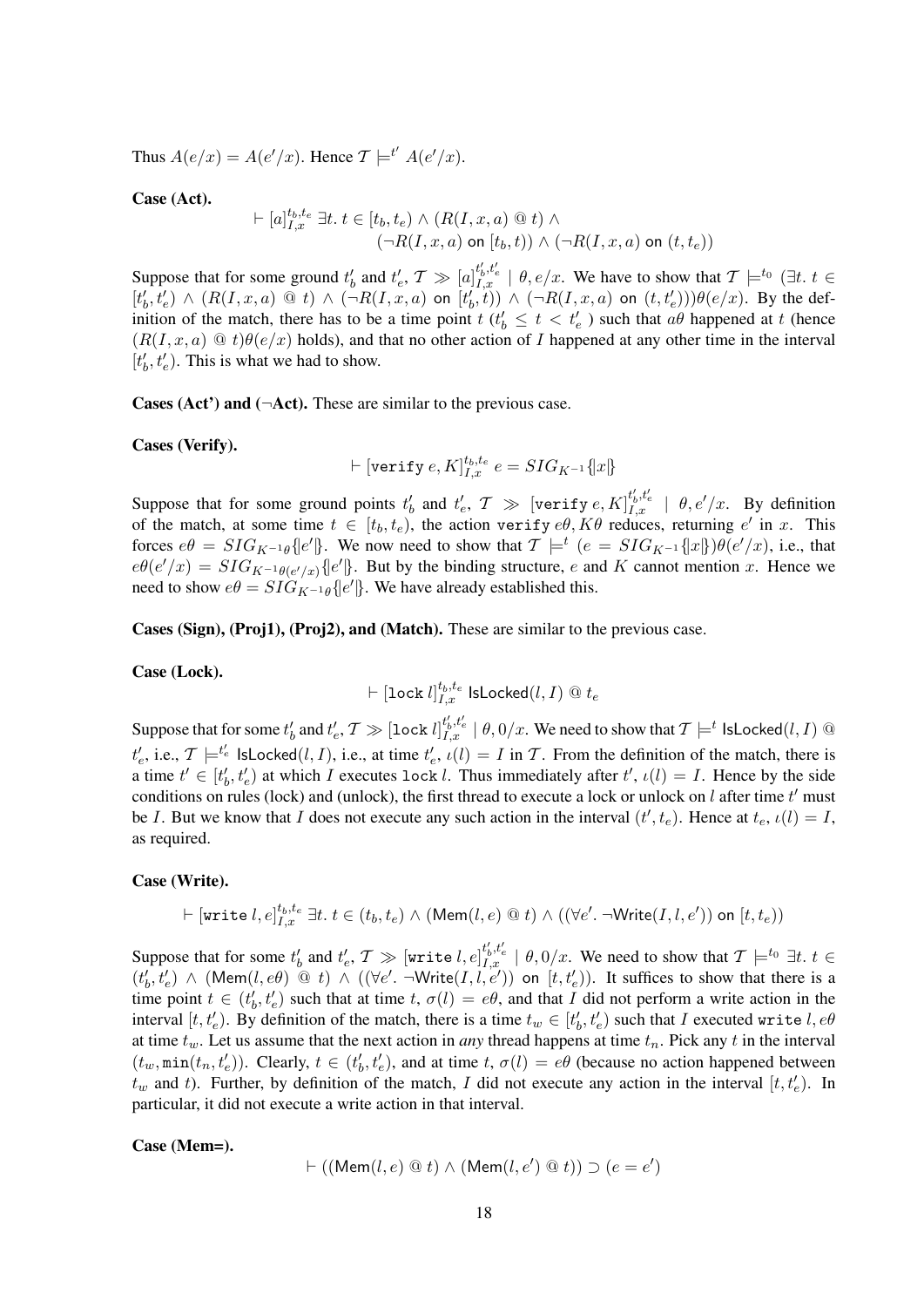Suppose that  $\mathcal{T} \models^{t_0} (\mathsf{Mem}(l, e) \ @t) \wedge (\mathsf{Mem}(l, e') \ @t).$  By definition,  $\mathcal{T} \models^t \mathsf{Mem}(l, e)$  and  $\mathcal{T} \models^t \text{Mem}(l, e')$ . Thus in  $\mathcal{T}$ , at time  $t, \sigma(l) = e$  and  $\sigma(l) = e'$ . But  $\sigma$  is a function, so  $e$  and  $e'$  must be syntactically equal. Hence  $\mathcal{T} \models^{t_0} e = e'$  as required.

#### Case (MemI).

$$
\vdash ( \mathsf{IsLocked}(l,I) \mathbin{\text{on}} [t_b, t_e) \land (\mathsf{Mem}(l,e) \mathrel{@} t_b ) \land (\forall e'. \neg \mathsf{Write}(I,l,e') \mathbin{\text{on}} [t_b, t_e))) \\ \supset (\mathsf{Mem}(l,e) \mathbin{\text{on}} [t_b, t_e))
$$

Assume for the sake of contradiction that  $\mathcal{T} \models^t \mathsf{IsLocked}(l,I)$  on  $[t_b, t_e) \land (\mathsf{Mem}(l, e) \ @ \ t_b) \land$  $(\forall e'. \neg Write(I, l, e')$  on  $[t_b, t_e)$ , and  $\mathcal{T} \not\models^t \text{Mem}(l, e)$  on  $[t_b, t_e)$ . By the latter, there is a time point  $t' \in [t_b, t_e)$  such that  $\mathcal{T} \not\models t'$  Mem $(l, e) \otimes t'$ , i.e.,  $\mathcal{T} \not\models t'$  Mem $(l, e)$ . Thus at time  $t'$  in trace  $\mathcal{T}, \sigma(l) \neq e$ . By assumption,  $T \models^t \text{Mem}(l, e) \text{ @ } t_b$ . Thus  $T \models^{t_b} \text{Mem}(l, e)$ . Hence at time  $t_b$ ,  $\sigma(l) = e$ . Thus, between  $t_b$  and  $t',\sigma(l)$  changed. Now there is only one reduction that can change  $\sigma(l)$ , namely write  $l,e''$ (see Figure [2\)](#page-5-0). Thus some thread executed write  $l, e'$  at some time  $t'' \in [t_b, t']$ . Clearly, this thread is not I because we assumed that  $\mathcal{T} \models^t \forall e'. \neg Write(I, l, e')$  on  $[t_b, t_e)$ . So it must be a thread other than I, say I'. By the side condition on rule (write),  $\iota(l) \in \{I', \_\}$  at time  $t''$ . This violates the assumption IsLocked $(l, I)$  on  $[t_b, t_e)$ , and gives us the required contradiction.

Case (LockI). Follows reasoning similar to the above case.

### Case (VER).

$$
\vdash ((\mathsf{Verify}(I, e, K) \mathrel{@} t) \land (\hat{I} \neq \hat{K}) \land \mathsf{Honest}(\hat{K}))
$$
  
\n
$$
\supset (\exists I'.\exists t'.\exists e'.\ (t' < t) \land (\hat{I'} = \hat{K}) \land \mathsf{contains}(e', SIG_{K^{-1}}\{e\})
$$
  
\n
$$
\land ((\mathsf{Send}(I', e') \mathrel{@} t') \lor \exists l. \ (Write(I', l, e') \mathrel{@} t')))
$$

Suppose  $\mathcal{T} \models^{t_0} ((\mathsf{Verify}(I, e, K) \ @\ t) \wedge (\hat{I} \neq \hat{K}) \wedge \mathsf{Honest}(\hat{K}))$ . It follows that at time t, I executed the action  $x := \text{verify } SIG_{K^{-1}}\{e\}, K \text{ in } T$ . Since in the initial configuration, I cannot contain  $SIG_{\hat{K}}\{e\}$  (because  $\hat{K}$  is honest, and  $\hat{I} \neq \hat{K}$ ), at some earlier time point  $SIG_{\hat{K}}\{e\}$  must have appeared in I's thread for the first time. This could only have happened in two ways: either some other thread sent it to I, or I read it from a memory location. In the latter case, some other thread Y wrote it to the location. In either case, some other thread either sent the signature to I, or wrote it to memory at an earlier time. If this thread belongs to  $\hat{K}$ , we are done, else we can repeat the argument on thread Y (the argument terminates because we are moving backwards on the trace, which is finite).

### Case (NEW).

 $\vdash ((\mathsf{New}(I, n) \ @~t) \wedge (\mathsf{Receive}(I', e) \ @~t') \wedge \mathsf{contains}(e, n)) \supset (t' > t)$ 

Suppose  $\mathcal{T} \models^{t_0} (\mathsf{New}(I,n) \ @\ t) \ \wedge \ (\mathsf{Receive}(I',e) \ @\ t') \ \wedge \ \mathsf{contains}(e,n).$  By definition,  $\mathcal{T} \models^t$ New(I, n) and  $\mathcal{T} \models^{t'} \text{Receive}(I', e)$ . Suppose for the sake of contradiction that  $t' \leq t$ . Then, since we assume that actions happen at distinct time points,  $t' < t$ . It follows that at time t, I executed new resulting in expression n, which existed earlier in the configuration (at time  $t'$ ). This violates the freshness of n.

### Case (READ).

 $\vdash$  (Read(I, l, e)  $\circledcirc$  t)  $\supset$  (Mem(l, e)  $\circledcirc$  t)

Suppose  $\mathcal{T} \models^{t_0} \text{Read}(I, l, e) \text{ @ } t$ . By definition,  $\mathcal{T} \models^{t} \text{Read}(I, l, e)$ . Again by definition, thread I executed action read l at time t, obtaining value e. Hence  $\sigma(l) = e$  at time t by the side condition on the rule (read). By definition  $\mathcal{T} \models^t \text{Mem}(l, e)$ . Thus  $\mathcal{T} \models^{t_0} \text{Mem}(l, e) \text{ @ } t$ , as required.

Case (Hon). Follows from definition of honesty.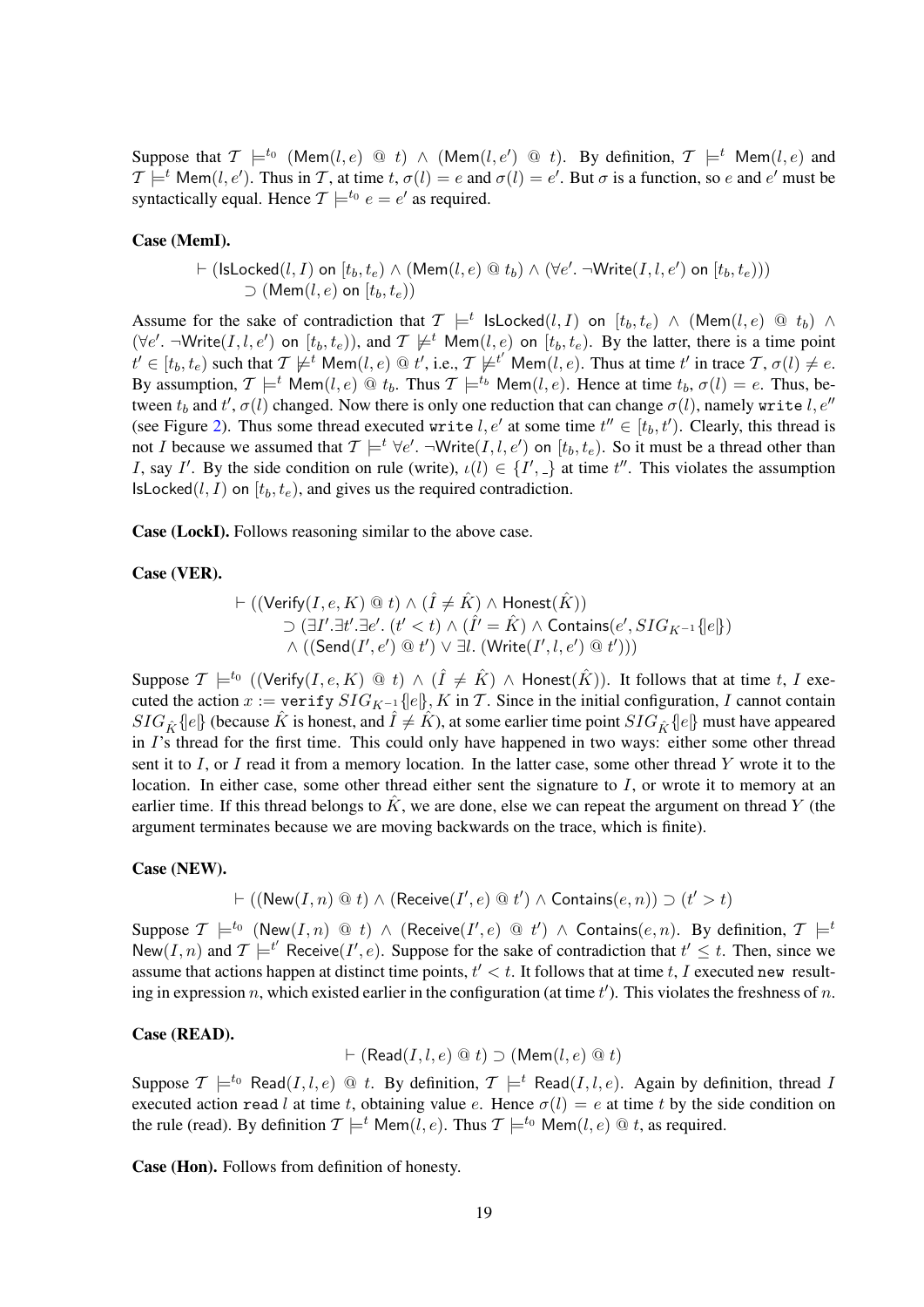# <span id="page-19-0"></span>B Proof of Correctness of the Extended CR Protocol

This section describes a complete proof of the correctness of the Extended CR Protocol (Theorem [2\)](#page-12-3). We remind the reader that we are trying to prove the following modal formula. (For convenience, we omit the leading  $\vdash$  from all judgments that we derive.)

$$
[Client(m, K_S, \hat{C})]_I^{t_b, t_e} \quad \exists n. \exists t_g. \exists t_r. \exists t_s. \exists I'.
$$
  

$$
((t_b < t_g < t_r < t_s < t_e) \land (\text{New}(I, n) \text{ @ } t_g) \land (\hat{I'} = \hat{K_S}) \land (\text{Receive}(I', (\hat{C}, n)) \text{ @ } t_r) \land (\text{Sign}(I', (n, \hat{C}), K_S^{-1}) \text{ @ } t_s))
$$

subject to the assumptions Honest $(\hat{K}_S,Server(m', K_S^{-1}))$  and  $\hat{I} \neq \hat{K}_S$ . We start by analyzing the individual actions executed by the client, and combining the properties we derive from the fact that they were executed. From the axiom (Lock) we derive that

$$
[\text{lock }m.pk]_{I,-}^{t_b,t_e} \text{ } \text{lsLocked}(m.pk, I) \text{ } @\text{ }t_e \tag{B.0.1}
$$

Axioms (Write) and  $(\neg Act)$ , and the rule (Conj2) imply that

$$
[\text{write } m.pk, K_S]_{I,}^{t_b, t_e} \quad (\neg \text{Unlock}(I, m.pk) \text{ on } [t_b, t_e))
$$
\n
$$
\land \exists t. \ t \in (t_b, t_e) \land (\text{Mem}(m.pk, K_S) \text{ @ } t)
$$
\n
$$
\land ((\forall e'.\neg \text{Write}(I, m.pk, e')) \text{ on } [t, t_e))
$$
\n(B.0.2)

Using the rule (Seq), we obtain

[lock *m.pk*; write 
$$
m.pk
$$
,  $K_S$ ]<sup>t<sub>b</sub>,t<sub>e</sub></sup>  $\exists t_m$ .  $(t_b < t_m < t_e) \land \text{lsLocked}(m.pk, I) \text{ @ } t_m$   
 $\land (\neg \text{Unlock}(I, m.pk) \text{ on } [t_m, t_e))$   
 $\exists t. t \in (t_m, t_e) \land (\text{Mem}(m.pk, K_S) \text{ @ } t)$   
 $\land ((\forall e'.\neg \text{Write}(I, m.pk, e')) \text{ on } [t, t_e))$  (B.0.3)

Simplifying slightly using standard axioms of first order logic, and  $\alpha$ -renaming the bound variables  $t_m$ and t, to  $t_L$  and  $t_M$  respectively, we obtain,

[lock *m.pk*; write 
$$
m.pk
$$
,  $K_S$ ]<sup>t<sub>b</sub>,t<sub>e</sub></sup>  $\exists t_L, t_M$ .  $(t_b < t_L < t_M < t_e) \land$   
\n(Islocked(*m.pk*, *I*) @  $t_L$ )  $\land$  ( $\neg$ Unlock(*I*, *m.pk*) on [ $t_L, t_e$ ))  
\n $\land$  (Mem(*m.pk*,  $K_S$ ) @  $t_M$ )  
\n $\land$  (( $\forall e'$ .  $\neg$ Write(*I*, *m.pk*,  $e'$ )) on [ $t_M, t_e$ )) (B.0.4)

Continuing further in this manner, we consider each action in turn, and combine inferences drawn from them using the rule (Seq), thus obtaining:

<span id="page-19-1"></span>
$$
[Client(m, K_S, \hat{C})]_I^{t_b, t_e} \quad \exists t_L, t_M, t_N, t_R, t_V, t_1, t_2, t_U. \exists n, k, n', c.
$$
\n
$$
(t_b < t_L < t_M < t_N < t_R < t_V < t_U < t_e)
$$
\n
$$
\land (\text{lslocked}(m.pk, I) \text{ @ } t_L) \land (\neg \text{Unlock}(I, m.pk) \text{ on } [t_L, t_U))
$$
\n
$$
\land (\text{Mem}(m.pk, K_S) \text{ @ } t_M) \land ((\forall e'.\neg \text{Write}(I, m.pk, e')) \text{ on } [t_M, t_e))
$$
\n
$$
\land (\text{New}(I, n) \text{ @ } t_N)
$$
\n
$$
\land (\text{Read}(I, m.pk, k) \text{ @ } t_R) \land (\text{Verify}(I, (n', c), k) \text{ @ } t_V)
$$
\n
$$
\land (\text{Match}(n', n) \text{ @ } t_1) \land (\text{Match}(c, \hat{C}) \text{ @ } t_2)
$$
\n(B.0.5)

Using axiom (Match), we obtain,

$$
(\text{Match}(I, n', n) @ t_1) \supset (n = n') \tag{B.0.6}
$$

$$
(\text{Match}(I, c, \hat{C}) \otimes t_2) \supset (c = \hat{C})
$$
\n(B.0.7)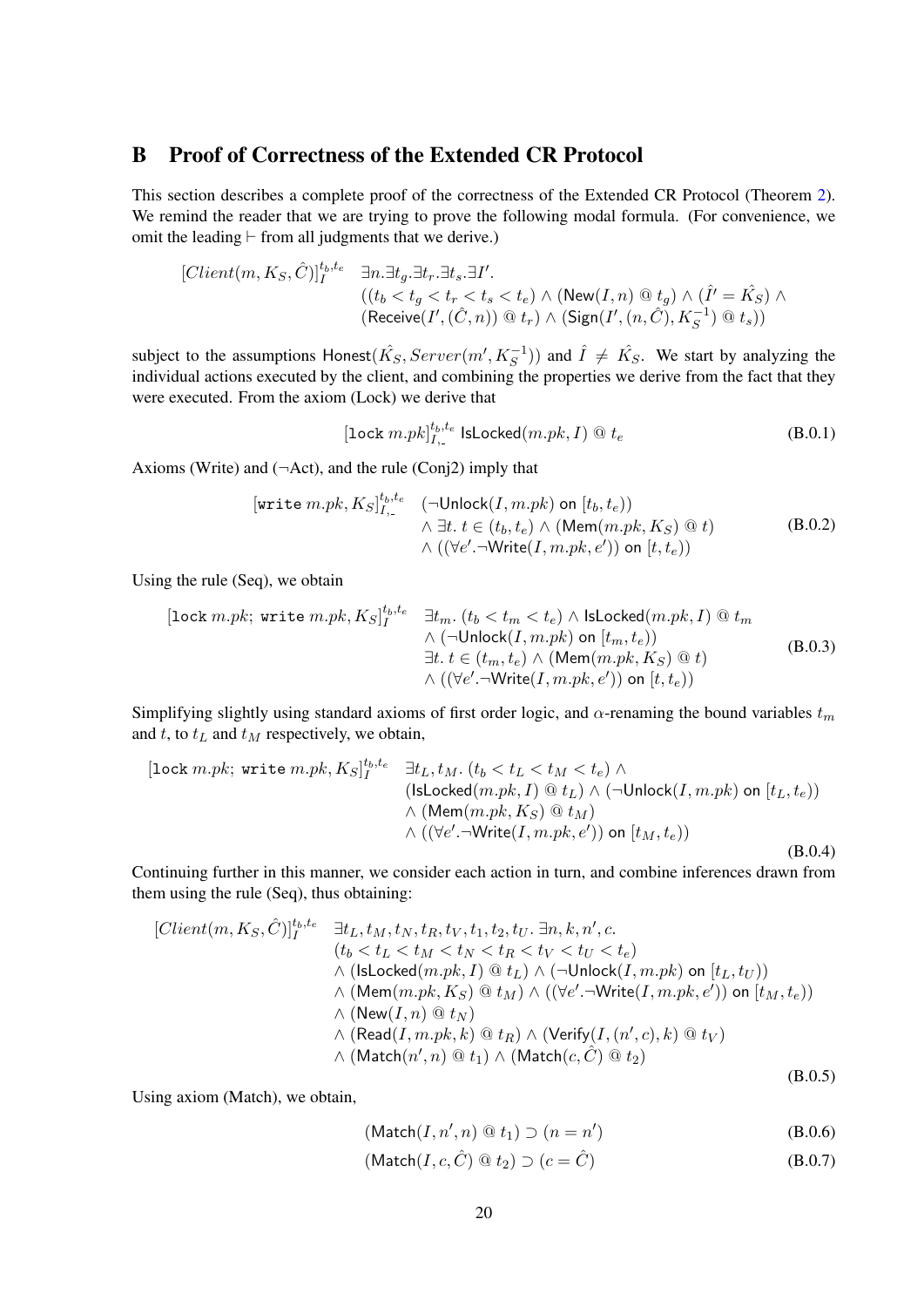Axiom (Eq) in combination with  $B.0.5$  gives

<span id="page-20-0"></span>
$$
[Client(m, K_S, \hat{C})]_I^{t_b, t_e} \quad \exists t_L, t_M, t_N, t_R, t_V, t_1, t_2, t_U, \exists n, k, n', c.
$$
  
\n
$$
(t_b < t_L < t_M < t_N < t_R < t_V < t_U < t_e)
$$
  
\n
$$
\land (\text{lslocked}(m.pk, I) \text{ @ } t_L) \land (\neg \text{Unlock}(I, m.pk) \text{ on } [t_L, t_U))
$$
  
\n
$$
\land (\text{Mem}(m.pk, K_S) \text{ @ } t_M) \land ((\forall e'.\neg \text{Write}(I, m.pk, e')) \text{ on } [t_M, t_e))
$$
  
\n
$$
\land (\text{New}(I, n) \text{ @ } t_N)
$$
  
\n
$$
\land (\text{Read}(I, m.pk, k) \text{ @ } t_R) \land (\text{Verify}(I, (n, \hat{C}), k) \text{ @ } t_V)
$$
  
\n(B.0.8)

From axiom (LockI) we obtain

 $((\textsf{IsLocked}(m.pk, I) \ @ t_L) \wedge (\neg \textsf{Unlock}(I, m.pk) \text{ on } [t_L, t_U])) \supset (\textsf{IsLocked}(m.pk, I) \text{ on } [t_L, t_U])$ (B.0.9)

Combining with [B.0.8,](#page-20-0) we obtain

<span id="page-20-1"></span>
$$
[Client(m, K_S, \hat{C})]_I^{t_b, t_e} \quad \exists t_L, t_M, t_N, t_R, t_V, t_1, t_2, t_U. \exists n, k, n', c.
$$
  
\n
$$
(t_b < t_L < t_M < t_N < t_R < t_V < t_U < t_e)
$$
  
\n
$$
\wedge (\text{lslocked}(m, pk, I) \text{ on } [t_L, t_U])
$$
  
\n
$$
\wedge (\text{Mem}(m, pk, K_S) \text{ @ } t_M) \wedge ((\forall e'.\neg \text{Write}(I, m, pk, e')) \text{ on } [t_M, t_e))
$$
  
\n
$$
\wedge (\text{New}(I, n) \text{ @ } t_N)
$$
  
\n
$$
\wedge (\text{Read}(I, m, pk, k) \text{ @ } t_R) \wedge (\text{Verify}(I, (n, \hat{C}), k) \text{ @ } t_V)
$$
  
\n
$$
(B.0.10)
$$

Now we observe that from the definition of  $A$  on  $i$ , and basic axioms for a total order it follows that:

$$
(t_L < t_M \wedge t_V < t_U \wedge (A \text{ on } [t_L, t_U])) \supset (A \text{ on } [t_M, t_V))
$$
 (B.0.11)

$$
(t_V < t_e \wedge (B \text{ on } [t_M, t_e))) \supset (B \text{ on } [t_M, t_V))
$$
\n(B.0.12)

Instantiating the above formulas with  $A = \textsf{lsLocked}(I, m.pk), B = \forall e'.\neg \textsf{Write}(I, m.pk, e'),$  and combining with [B.0.10,](#page-20-1) we obtain

<span id="page-20-2"></span>
$$
[Client(m, K_S, \hat{C})]_I^{t_b, t_e} \quad \exists t_L, t_M, t_N, t_R, t_V, t_1, t_2, t_U, \exists n, k, n', c.
$$
  
\n
$$
(t_b < t_L < t_M < t_N < t_R < t_V < t_U < t_e)
$$
  
\n
$$
\wedge (\text{lslocked}(m.pk, I) \text{ on } [t_M, t_V))
$$
  
\n
$$
\wedge (\text{Mem}(m.pk, K_S) \text{ @ } t_M) \wedge ((\forall e'.\neg \text{Write}(I, m.pk, e')) \text{ on } [t_M, t_V))
$$
  
\n
$$
\wedge (\text{New}(I, n) \text{ @ } t_N)
$$
  
\n
$$
\wedge (\text{Read}(I, m.pk, k) \text{ @ } t_R) \wedge (\text{Verify}(I, (n, \hat{C}), k) \text{ @ } t_V)
$$
  
\n(B.0.13)

From axiom (MemI), we obtain

 $(\textsf{IsLocked}(m.pk, I) \text{ on } [t_M, t_V) \land (\textsf{Mem}(m.pk, K_S) \text{ @ } t_M) \land (\forall e'. \neg \textsf{Write}(I, m.pk, e') \text{ on } [t_M, t_V)))$  $\supset$  (Mem $(m.pk, K_S)$  on  $[t_M, t_V)$ )

$$
(B.0.14)
$$

Combining with [B.0.13,](#page-20-2)

<span id="page-20-3"></span>
$$
[Client(m, K_S, \hat{C})]_I^{t_b, t_e} \quad \exists t_L, t_M, t_N, t_R, t_V, t_1, t_2, t_U. \exists n, k, n', c. \n(t_b < t_L < t_M < t_N < t_R < t_V < t_U < t_e) \n\wedge (\text{Mem}(m, pk, K_S) \text{ on } [t_M, t_V)) \n\wedge (\text{New}(I, n) @ t_N) \n\wedge (\text{Read}(I, m, pk, k) @ t_R) \wedge (\text{Verify}(I, (n, \hat{C}), k) @ t_V)
$$
\n
$$
(B.0.15)
$$

By definition of  $A$  on  $i$ , we derive that

<span id="page-20-4"></span>
$$
(t \in i) \supset ((A \text{ on } i) \supset (A \t Q t))
$$
 (B.0.16)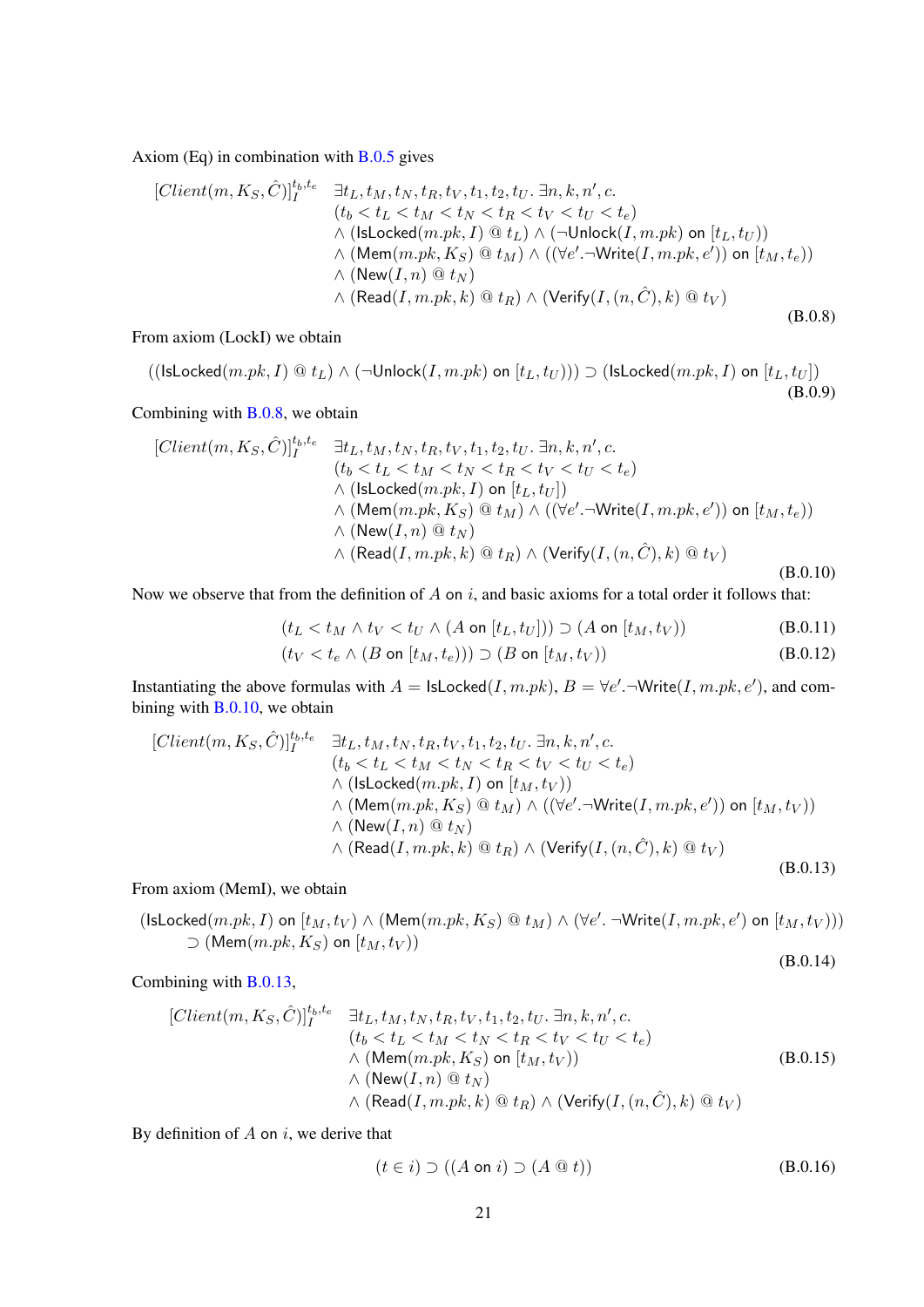Instantiating the above formula with  $A = \text{Mem}(m.pk, K_S)$ ,  $i = [t_M, t_V)$ ,  $t = t_R$ , and combining with [B.0.15,](#page-20-3) we get

<span id="page-21-0"></span>
$$
[Client(m, K_S, \hat{C})]_I^{t_b, t_e} \quad \exists t_L, t_M, t_N, t_R, t_V, t_1, t_2, t_U. \exists n, k, n', c.
$$
\n
$$
(t_b < t_L < t_M < t_N < t_R < t_V < t_U < t_e)
$$
\n
$$
\wedge \left(\text{Mem}(m.pk, K_S) \, \textcircled{e} \, t_R\right) \qquad \wedge \left(\text{New}(I, n) \, \textcircled{e} \, t_N\right) \qquad \wedge \left(\text{Verify}(I, (n, \hat{C}), k) \, \textcircled{e} \, t_V\right)
$$
\n
$$
\wedge \left(\text{Read}(I, m.pk, k) \, \textcircled{e} \, t_R\right) \wedge \left(\text{Verify}(I, (n, \hat{C}), k) \, \textcircled{e} \, t_V\right)
$$

Using axioms (READ) and (Mem=),

$$
(\text{Read}(I, m.pk, k) @ t_R) \supset (\text{Mem}(m.pk, k) @ t_R)
$$
\n(B.0.18)

$$
((\mathsf{Mem}(m.pk, k) \mathbin{@} t_R) \land (\mathsf{Mem}(m.pk, K_S))) \supset (k = K_S) \tag{B.0.19}
$$

Combining with [B.0.17,](#page-21-0) we derive

$$
[Client(m, K_S, \hat{C})]_I^{t_b, t_e} \quad \exists t_L, t_M, t_N, t_R, t_V, t_1, t_2, t_U. \exists n, k, n', c.
$$
  
\n
$$
(t_b < t_L < t_M < t_N < t_R < t_V < t_U < t_e)
$$
  
\n
$$
\wedge (\text{Mem}(m.pk, K_S) \text{ @ } t_R) \wedge (k = K_S)
$$
  
\n
$$
\wedge (\text{New}(I, n) \text{ @ } t_N)
$$
  
\n
$$
\wedge (\text{Read}(I, m.pk, k) \text{ @ } t_R) \wedge (\text{Verify}(I, (n, \hat{C}), k) \text{ @ } t_V)
$$
  
\n(B.0.20)

Using axiom (Eq), and simplifying gives

<span id="page-21-1"></span>
$$
[Client(m, K_S, \hat{C})]_I^{t_b, t_e} \quad \exists t_N, t_V, n. \ (t_b < t_N < t_V < t_e)
$$
  
 
$$
\wedge \ (\text{New}(I, n) \ @ \ t_N)
$$
  
 
$$
\wedge \ (\text{Verify}(I, (n, \hat{C}), K_S) \ @ \ t_V)
$$
  
(B.0.21)

Now we use the axiom (VER) to conclude that

$$
((\text{Verify}(I, (n, \hat{C}), K_S) \circledast t_V) \wedge (\hat{I} \neq \hat{K_S}) \wedge \text{Honest}(\hat{K_S}))
$$
  
\n
$$
\supset (\exists I'.\exists t'.\exists e'. (t' < t_V) \wedge (\hat{I'} = \hat{K_S}) \wedge \text{contains}(e', SIG_{K_S^{-1}}\{[(n, \hat{C})]\})
$$
  
\n
$$
\wedge ((\text{Send}(I', e') \circledast t') \vee \exists l. (\text{Write}(I', l, e') \circledast t')))
$$
\n(B.0.22)

Combining with [B.0.21](#page-21-1) and our assumptions Honest $(\hat{K_S},Server(m', K_S^{-1}))$  and  $\hat{I} \neq \hat{K_S}$ , we obtain that

<span id="page-21-2"></span>
$$
[Client(m, K_S, \hat{C})]_I^{t_b, t_e} \quad \exists t_N, t_V, n. \ (t_b < t_N < t_V < t_e) \\
\wedge (\text{New}(I, n) \, @\ t_N) \\
\wedge (\exists I'. \exists t'. \exists e'. \ (t' < t_V) \wedge (\hat{I'} = \hat{K_S}) \\
\wedge \text{ contains}(e', SIG_{K_S^{-1}}\{[(n, \hat{C})]\}) \\
\wedge ((\text{Send}(I', e') \, @\ t') \vee \exists l. \ (\text{Write}(I', l, e') \, @\ t'))\n\tag{B.0.23}
$$

Now we establish invariants about the program  $Server(m', K_S^{-1})$ . It is easy to show that for each  $Q \in IS(Server(m', K_S^{-1}))$ 

$$
[Q]_{I'}^{t_b, t_e} \forall e, l. ((\neg Write(I', l, e)) \text{ on } [t_b, t_e))
$$
\n
$$
[Q]_{I'}^{t_b, t_e} \forall t. ((t \in [t_b, t_e)) \land (\text{Send}(I', e') \text{ @ } t))
$$
\n
$$
\supset (\exists c, n. (e' = (K_{S}^{-1}, SIG_{K_{S}^{-1}}\{[(n, c)]\}))
$$
\n
$$
\land \exists t', t'', t' < t'' < t \land (\text{Receive}(I', (c, n)) \text{ @ } t') \land (\text{Sign}(I', (n, c), K_{S}^{-1}) \text{ @ } t''))
$$
\n(B.0.25)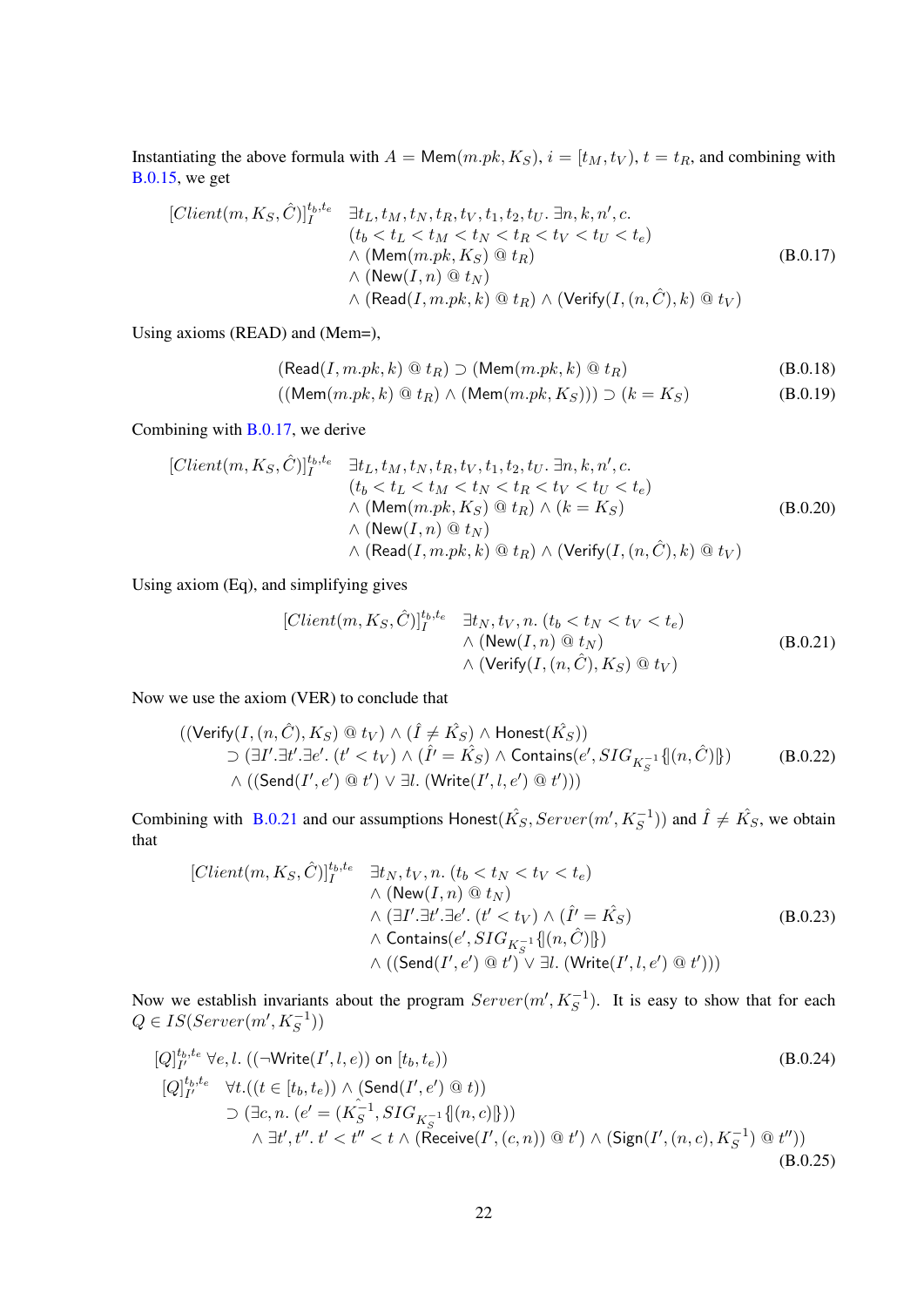Using rule (Honesty) and the assumption Honest $(\hat{K_S},Server(m',K_S^{-1}),$  we obtain,

$$
\forall t_e. \forall e, l. ((\neg Write(I', l, e)) \text{ on } (-\infty, t_e))
$$
\n
$$
\forall t_e. \forall t. ((t < t_e) \land (\text{Send}(I', e') \text{ @ } t))
$$
\n
$$
\supset (\exists c, n. (e' = (K_S^{-1}, SIG_{K_S^{-1}} \{[(n, c)]\}))
$$
\n
$$
\land \exists t', t'', t' < t'' < t \land (\text{Receive}(I', (c, n)) \text{ @ } t') \land (\text{Sign}(I', (n, c), K_S^{-1}) \text{ @ } t''))
$$
\n(B.0.27)

Setting  $t_e = \infty$  in formula [B.0.26](#page-22-0) and using [B.0.16,](#page-20-4) we get for any t' and e' that

<span id="page-22-1"></span><span id="page-22-0"></span>
$$
(\neg Write(I', l, e')) \ @ \ t'
$$
 (B.0.28)

Combining with [B.0.23,](#page-21-2) we derive

<span id="page-22-2"></span>
$$
[Client(m, K_S, \hat{C})]_I^{t_b, t_e} \quad \exists t_N, t_V, n. \ (t_b < t_N < t_V < t_e) \\
\wedge (\text{New}(I, n) \, \textcircled{t}_N) \\
\wedge (\exists I'. \exists t'. \exists e'. \ (t' < t_V) \wedge (\hat{I'} = \hat{K_S}) \\
\wedge \text{ contains}(e', SIG_{K_S^{-1}} \{[(n, \hat{C})]\}) \\
\wedge (\text{Send}(I', e') \, \textcircled{t'}))
$$
\n(B.0.29)

Instantiating  $t_e = t_V$ ,  $t = t'$  in formula [B.0.27,](#page-22-1) and combining with formula [B.0.29,](#page-22-2) we obtain

$$
[Client(m, K_S, \hat{C})]_I^{t_b, t_e} \quad \exists t_N, t_V, n. (t_b < t_N < t_V < t_e)
$$
  
\n
$$
\wedge (\text{New}(I, n) \otimes t_N)
$$
  
\n
$$
\wedge \exists I'.\exists t'.\exists e'. (t' < t_V) \wedge (\hat{I'} = \hat{K_S})
$$
  
\n
$$
\wedge \text{ contains}(e', SIG_{K_S^{-1}}\{|n, \hat{C})|\})
$$
  
\n
$$
\wedge (\exists c, n. (e' = (\hat{K_S^{-1}}, SIG_{K_S^{-1}}\{|n, c)|\}))
$$
  
\n
$$
\wedge \exists t'', t'''. t'' < t'' < t' \wedge (\text{Receive}(I', (c, n)) \otimes t'')
$$
  
\n
$$
\wedge (\text{Sign}(I', (n, c), K_S^{-1}) \otimes t''))
$$
  
\n
$$
(B.0.30)
$$

Rearranging and renaming bound variables, we obtain

$$
[Client(m, K_S, \hat{C})]_I^{t_b, t_e} \quad \exists t_N, t_V, n. \ (t_b < t_N < t_V < t_e) \\
\wedge \exists I', t', t'', t'', e', c', n'. \ (t'' < t''' < t' < t_V) \\
\wedge (\text{New}(I, n) \text{ @ } t_N) \wedge (\hat{I'} = \hat{K}_S) \\
\wedge \text{ contains}(e', SIG_{K_S^{-1}}\{[(n, \hat{C})]\}) \\
\wedge (e' = (K_S^{-1}, SIG_{K_S^{-1}}\{[(n', c')]\})) \\
\wedge (\text{Receive}(I', (c', n')) \text{ @ } t'') \wedge (\text{Sign}(I', (n', c'), K_S^{-1}) \text{ @ } t''')
$$
\n
$$
(B.0.31)
$$

Using axiom (Eq), we get

$$
[Client(m, K_S, \hat{C})]_I^{t_b, t_e} \quad \exists t_N, t_V, n. \ (t_b < t_N < t_V < t_e) \\
\wedge \exists I', t', t'', t'', e', c', n'. \ (t'' < t''' < t' < t_V) \\
\wedge (\text{New}(I, n) \text{ @ } t_N) \wedge (\hat{I'} = \hat{K_S}) \\
\wedge \text{ contains}((\hat{K_S^{-1}}, SIG_{K_S^{-1}}\{[(n', c')]\}), SIG_{K_S^{-1}}\{[(n, \hat{C})]\}) \\
\wedge (\text{Receive}(I', (c', n')) \text{ @ } t'') \wedge (\text{Sign}(I', (n', c'), K_S^{-1}) \text{ @ } t''')
$$
\n
$$
(B.0.32)
$$